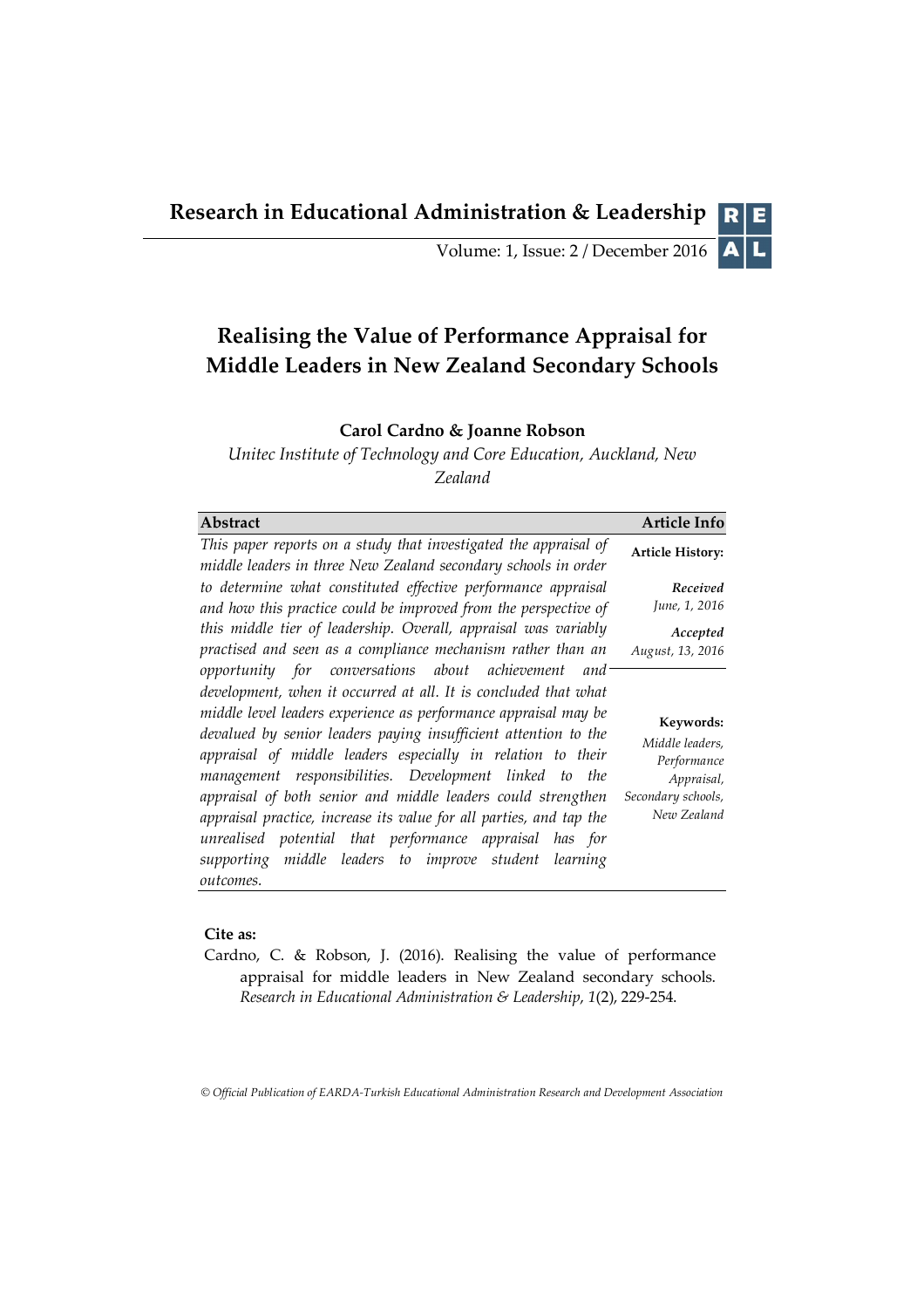*Research in Educational Administration & Leadership 1(2), December 2016, 229-254*

#### **Introduction**

In the New Zealand secondary school context middle leaders are teachers who take on extra responsibilities such as leading a subject department or year level within the school. As such, they are allocated management units (salary allowances) to recognise these duties and are expected to meet professional standards for Unit Holders in addition to the core professional standards for Teachers (Ministry of Education, 1999). They hold designations such as Head of Department, Teacher in Charge of a subject or Dean: a title normally indicating pastoral rather than academic duties. These teachers find themselves at the interface between teaching and managing because in almost all cases middle leaders have both teaching and management responsibilities (Bennett, Woods, Wise & Newton, 2007; Cardno, 1995; Fitzgerald, 2009; Kemp & Nathan, 1995). In this position they find themselves in a vertical chain of command with direct responsibility for the performance of teachers, with and through whom they must achieve the goals and objectives of their particular area of responsibility. This notion of line management drawn from the Human Resources Management theory base (Oldroyd, 2005; Rudman, 2010) can aptly be applied to secondary schools because middle leaders expect to report on their achievements to senior leaders further up the line and are expected to appraise the performance of the staff in their teams. This resonates with the definition provided by Rudman (2010, p. 469) who describes the line manager as "managers who report to the next-in-line manager and are responsible for an organisation's main operations and activities". This definition captures accurately the key role that middle level leaders, especially those with responsibility for a subject department, play in a secondary school as they are closest to the teaching and learning activities and it is their leadership and management that determines the success of these educational operations. Consequently, middle level leaders perform a significant role in secondary schools and it behoves those to whom they report to recognise and accord value to their performance. Middle level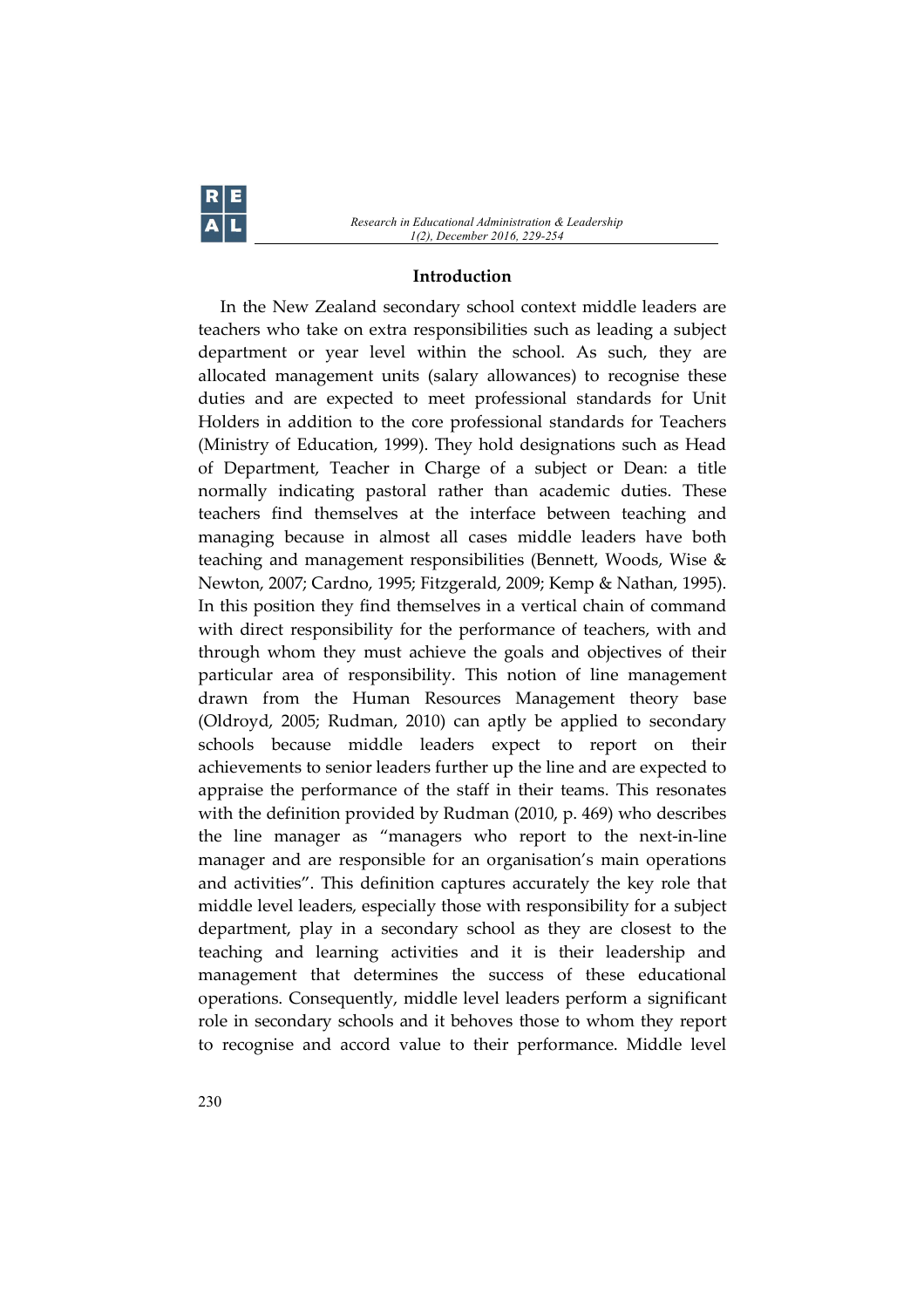

leaders according to the New Zealand Ministry of Education have "a pivotal part to play in helping their schools pursue their goals and achieve their objectives" (Ministry of Education, 2012, p. 11). One avenue for providing middle leaders with the conditions they need to perform their role effectively is a system of performance appraisal that "can lead to affirmation that performance expectations are being met, and to the identification of areas for improvement" (Cardno, 2012, p. 90). These middle level leaders need to experience effective appraisal themselves in order to capably appraise people in their department teams. Whilst a vast array of literature exists in relation to the appraisal of teachers and the appraisal of principals, there is a paucity of literature available on the appraisal of middle leaders in educational settings (Robson, 2012). The purpose of this article is to report the findings of one New Zealand study into the views held by practitioners about their experiences of appraisal practice as middle leaders.

# **Complex Purposes of Performance Appraisal**

Professional work in organisations is subject to scrutiny by others and the teaching profession is no different in that it demands a high degree of critical appraisal of one's work in order to judge its effectiveness and seek ways of improving it. In New Zealand's period of radical educational administration reform being implemented in the 1990s, old ways of judging performance through the Inspection of Schools system were replaced by practices driven by the values of New Public Management ideology that meshed the notion of quality with accountability (Brundrett & Rhodes, 2011). As a consequence, teacher appraisal was introduced as a way of mandating professional accountability.

Cardno and Piggot-Irvine (1997) described the performance appraisal of teachers as an evaluative activity which is intended to benefit both the individual and the organisation by leading to affirmation that performance expectations are being met, and to the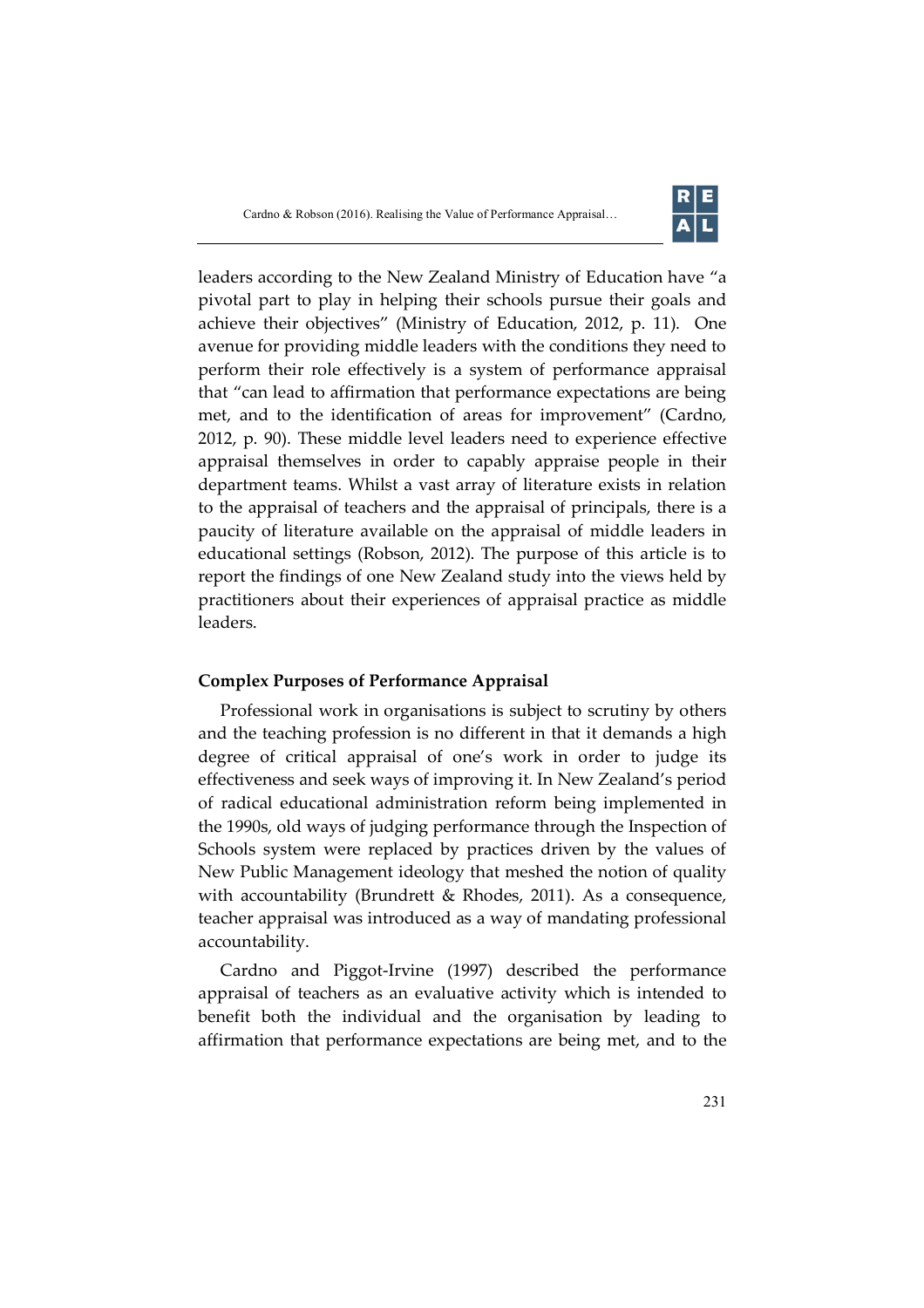identification of areas for improvement. Its dual purposes of accountability and development serve multiple values: providing a means of demonstrating accountability and a means for targeting development needs simultaneously. This is a view of appraisal that presents it as mutually beneficial to employer and employee (Rudman, 2010) by being professionally enhancing and at the same time serving the need of the organisation to operate a system for overviewing the work of teachers that contributes to effective institutional performance. Several years on, a review of the practice of staff appraisal in New Zealand schools undertaken by the Organisation for Economic and Cultural Development (OECD) reports on its purposes from a more pragmatic perspective. This report by Nusche, Laveault, MacBeath & Santiago (2012) states that teacher appraisal occurs in relation to individual teachers gaining or renewing teacher registration and it is also part of the employer's performance management processes. As part of these processes it has two major purposes which are attestation of satisfactory performance for salary progression and improvement which is linked to professional learning and development to improve teaching and learning.

Appraisal is intended to cover both the teaching aspect and the management aspect of the role of middle leaders in New Zealand secondary schools because the mandatory requirements for performance management prescribed by the Secretary for Education in the *Guidelines for Performance Management Systems* (Ministry of Education, 1997) include reference to teachers who hold management responsibilities (such as planning, decision-making, reporting, professional leadership, and resource management). Boards of Trustees as the employers in New Zealand's self-governed school system (Middlewood & Cardno, 2001) must ensure that performance expectations are clearly communicated and that appraisal is implemented as specified by the national guidelines. This responsibility in usually delegated to the principal who in turn delegates appraisal to appropriate managers along the line. For those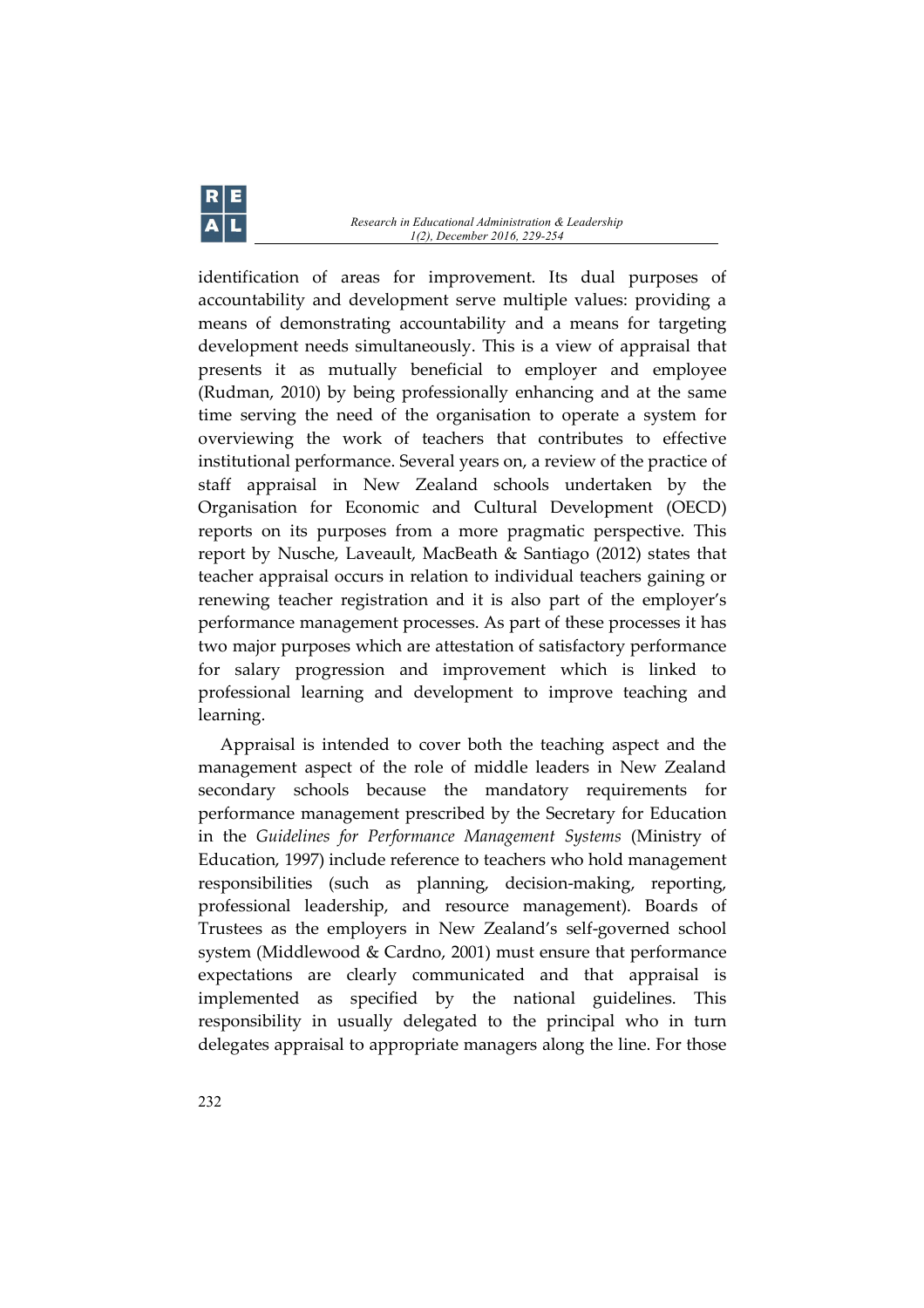

in middle leader roles, performance expectations are also linked to the Professional Standards (Ministry of Education, 1999) which contain a specific standard that applies to Unit Holders. It is notable that the two most significant reviews of appraisal practice undertaken in recent years (Education Review Office, 2014; Nusche et al., 2012) do not make any specific reference to appraisal practice in relation to middle leaders. However, what they do report about the practice of appraisal in schools may generally be applicable.

Nusche et al. (2012) found that "regular teacher appraisal as part of performance management is variable across schools" (p. 77) in terms of both the quality of processes and frequency. Because the Board of Trustees had discretion in design of systems these varied greatly across the country. Of further concern to these evaluators is that, "there is little evidence about the quality and impact of teacher appraisal in New Zealand" (p. 77). While this OECD report makes clear connections between the practices of teacher appraisal and the management of professional learning and development (PLD) it concludes that "there is room to improve these links" (p. 67). It also highlights a concern about the variable nature of the provision of PLD highlighted in earlier ERO reviews. In 2009 the Education Review Office (ERO) conducted a national evaluation of the management of professional learning and development in schools and discovered that this was extremely variable – meaning that it was not consistent in quality or spread to all teachers. It is noteworthy that the ERO (2009) review glaringly avoids specifically naming the issue of teacher appraisal in the evaluation approach. Not a single research question is formulated to establish or confirm a link between appraisal and development in this study. The connections between professional development and appraisal are not isolated or highlighted to demonstrate links although mention of how teacher appraisal contributes to development planning is buried under headings such as school-wide planning. For example, one school "uses a variety of data sources in its planning, including … information from the teacher appraisal process" (ERO, 2009, p. 12).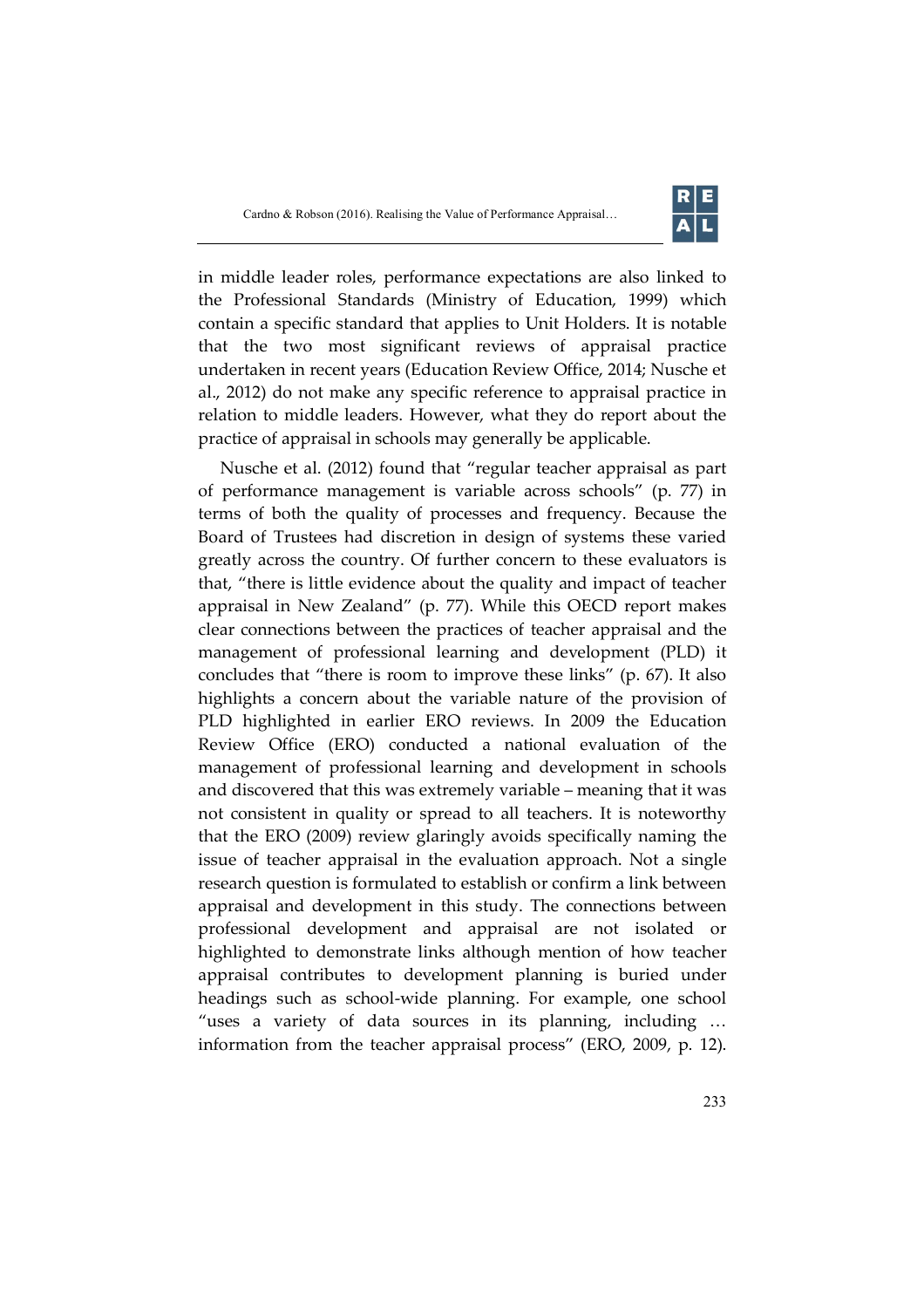Once again, the study makes no mention of any special development needs for middle leaders. Furthermore, the study is premised on the assumption that even in secondary schools it is the principal who manages teacher development. The role of the middle leader being directly involved with teachers in appraisal and development practices is not considered in this report and is the case in relation to the OECD study on appraisal as well. The literature that deals with the roles and development needs of middle leaders (Bush, 2010; Fitzgerald, 2009; Gurr & Drysdale, 2013) suggests they are often the forgotten people between the principals and the teachers in secondary schools where in fact, they are possibly the most influential in terms of exerting direct influence over the quality of teaching and learning.

Achieving the dual purposes of accountability and development, for improvement (Cardno & Piggot-Irvine, 1997) is what is deemed to be necessary to practice appraisal effectively. New Zealand secondary schools are not achieving this regularly for all teachers as confirmed by the research that has evaluated these practices (ERO, 2009, 2014; Nusche et al., 2012). In particular, the over emphasis on using appraisal for compliance to complete procedures related to salary progression attestation, to the detriment of its use as a channel for improvement has created a challenge with regard to how appraisal is viewed by teachers and leaders. The most recent study of appraisal in secondary schools in New Zealand (ERO, 2014) recommends a way forward in which appraisal becomes a central pillar of professional practice with links to and from school-wide planning and review, teacher self-assessment and development and the assessment of how the professional standards are met. According to this report,

*High quality appraisal maintains a fine balance between the accountability requirements and the improvement focus. The actual practice depends on the school culture and on leadership knowledge and expertise to drive for professional accountability rather than technical compliance. (p. 29)*

The culture in which performance appraisal operates is a determinant of its successful implementation. Reporting on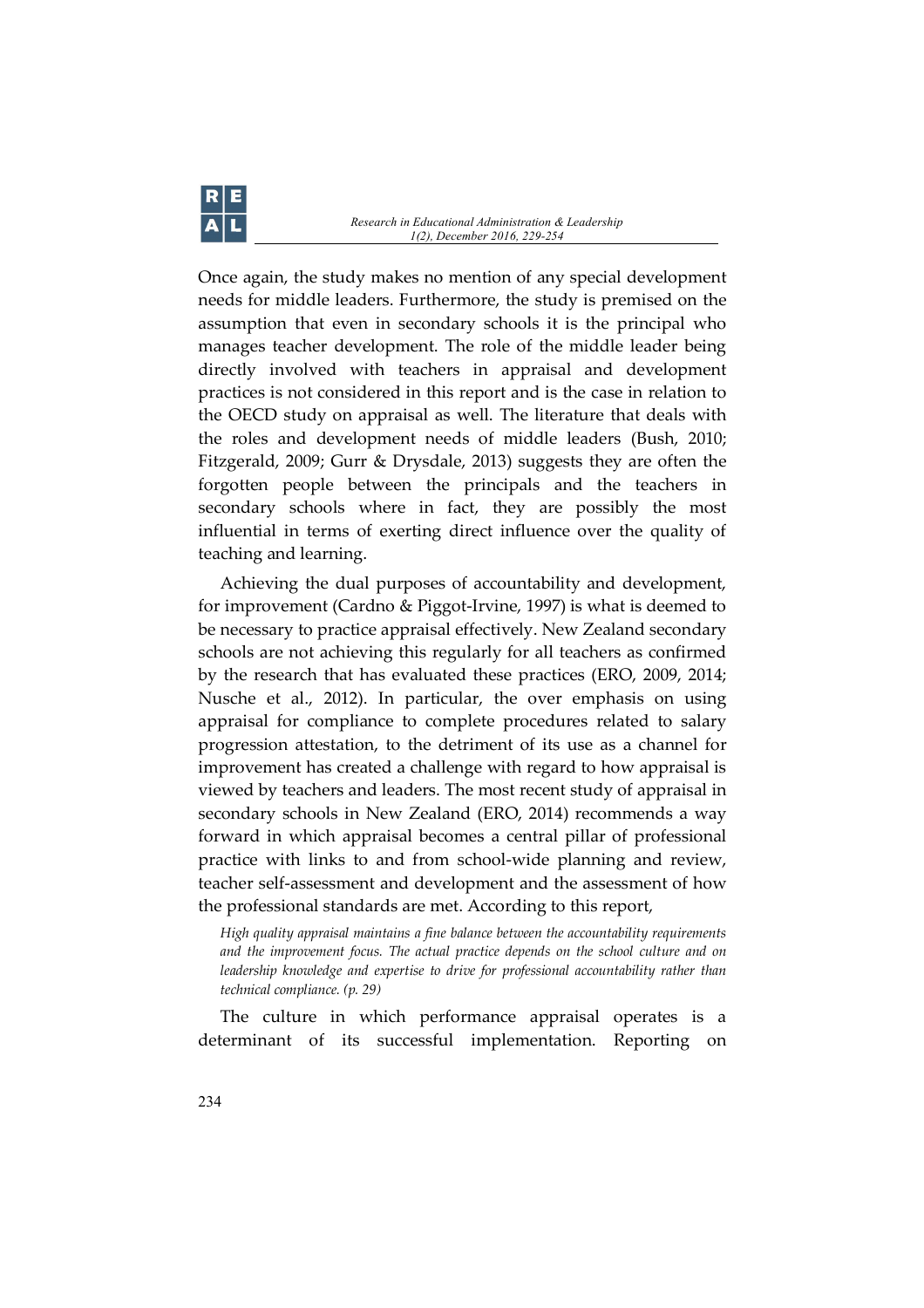

successful elements of appraisal in New Zealand schools, Nusche et al. (2012) comment that appraisal is part of a 'high trust' culture. They comment on high levels of professional autonomy, collegiality and support. In this sort of culture they say that "as trusted professionals … teachers in New Zealand are, apparently, eager to receive feedback" (p. 76). It is within such cultures of high performance trust that professionals can engage in productive conversations (Cardno, 2012) about practice and how it can be improved. It is these sorts of conversations that middle leaders in particular have indicated as being important in their development as leaders (Robson, 2012).

#### **The Critical Function of Appraisal in Instructional Leadership**

Middle leaders now feature centrally in thinking and research around the notion of instructional leadership. In this construct of leadership, the leader can influence instruction (that is, teaching in the classroom) in two ways. Firstly this can occur in a direct, hands on way that requires face-to-face interactions and is called *instructional actions*. Secondly, it can be enacted in an indirect, more distant manner related to establishing the conditions for effective instruction and is about creating *instructional climate* (Seashore Louis, Leithwood, Wahlstrom & Anderson, 2010). Seashore Louis et al. (2010) point to the important role of middle leaders (specifically the department heads in secondary schools) who are the recognised *direct* instructional leaders through distribution of this role beyond the principal.

Bendickson, Robinson and Hattie (2012) state that, "in secondary schools, principals are more likely to focus on indirect instructional leadership than they are in primary schools, because middle leaders such as heads of department take on much of the direct instructional leadership" (p. 2). This implies that the middle leaders' work is "focused on the quality of teacher practice, including the quality of the curriculum, teaching and assessment, and the quality of teacher inquiry and teacher learning" (p. 4). Neither the Seashore Louis et al.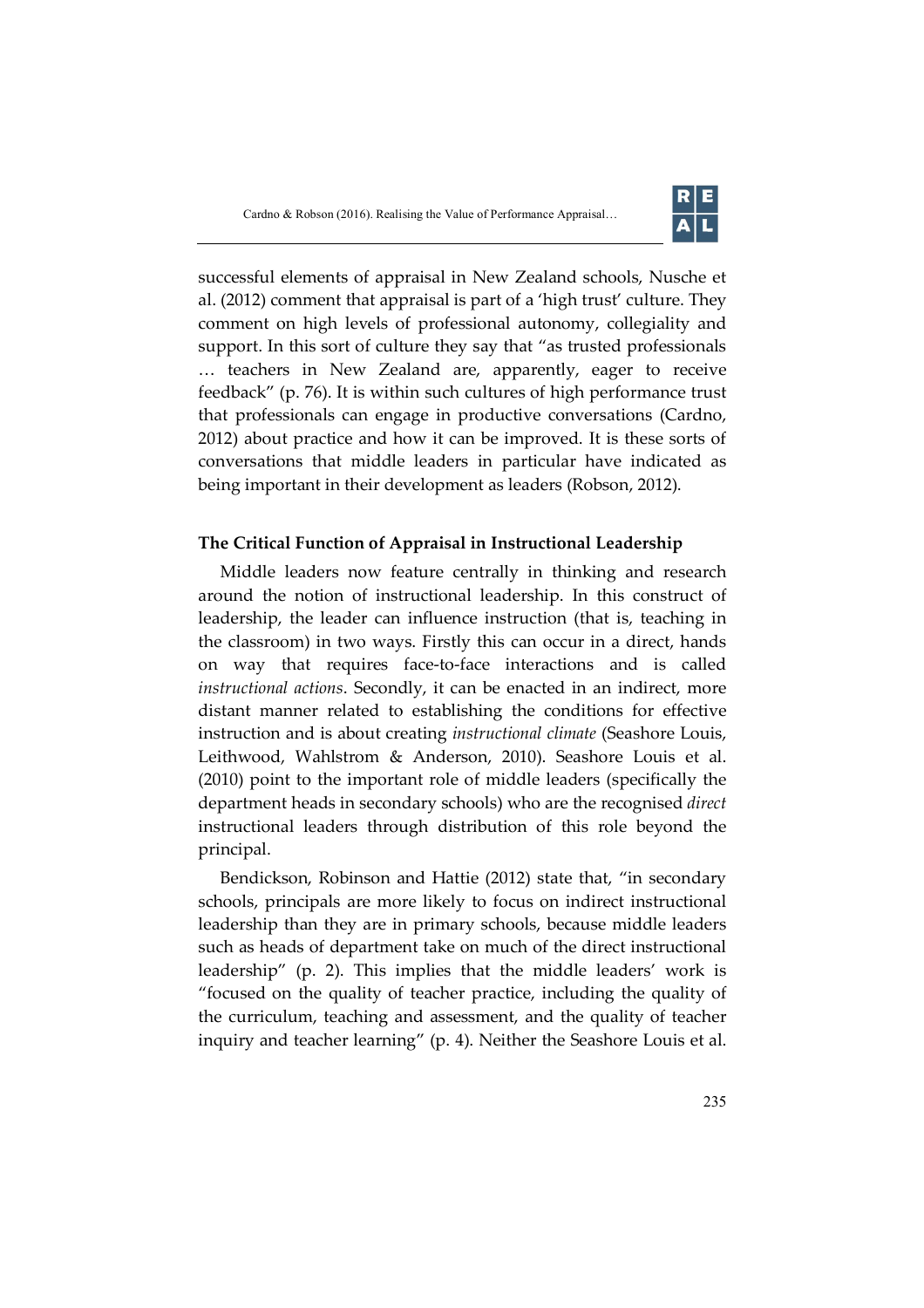

(2010) study nor Bendickson et al. (2012) raise the issue of the specific leadership and management knowledge and skills that middle leaders require to carry out direct instructional leadership. Nor do these authors say how these capabilities are to be appraised or developed. They do, however, make connections to broad categories of leadership and management practice which include the management of people in their teaching teams.

#### **The Methodology**

This small-scale qualitative study was guided by the following research questions:

What are middle leader experiences of appraisal practice?

What needs to be improved to realise the potential value of appraisal for middle leaders and for schools?

It was important to collect data about the perceptions of middle leaders regarding their appraisal experiences that would provide both width and depth within a manageable framework. The research was conducted in three large co-educational secondary schools where the Principals were willing to make school documentation available, allow the researcher access to administer an electronic questionnaire to all middle leaders and extend an invitation to them to participate in individual interviews. Each of these schools had at least fifteen teachers who held designated middle leader positions.

In all, three data collection methods were employed to capture as much reality as possible (Denzin & Lincoln, 2005). Firstly, documents were analysed (Wellington, 2000) to establish institutional expectations related to performance appraisal of and by middle leaders. These documents comprised school policy statements, procedures and guidelines for performance appraisal and middle leader job descriptions. The main focus of document content analysis was to isolate specific references to the middle leaders' role in each school and/or draw inferences about how the appraisal systems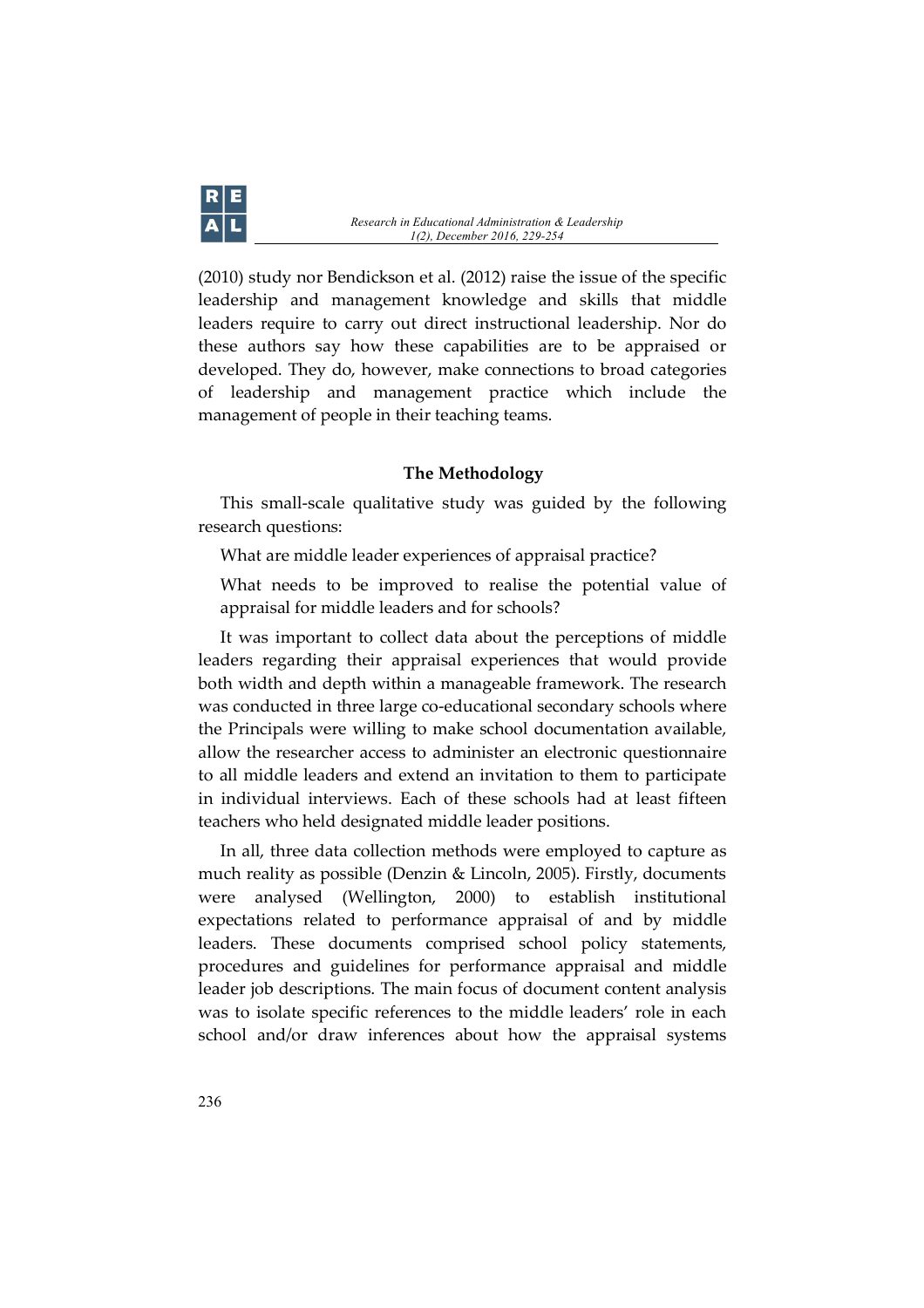

might be implemented for and by middle leaders. Secondly, a qualitative questionnaire containing both closed and open-ended questions (Bryman, 2012) was circulated electronically to all middle leaders in each school through email contacts provided by the principal. Altogether 46 questionnaires were sent out and 26 responses were received (there were twice as many responses from school A as there were from schools B and C). In spite of two reminder emails being sent, the low response rate from two schools remains disappointing. Thirdly, to deepen the quality of data the researcher interviewed five middle leaders who had volunteered to participate via the questionnaire (two from schools A and B and one from school C). Using a semi-structured interview format the researcher was able to elicit rich information that reflected in-depth experiences (Fontana & Frey, 2005) in the one-to-one interviews that was not included in the questionnaires because of its sensitivity. In turn, during the more relaxed and reflective interview setting, participants openly revealed more of the difficulties they experienced in relation to appraisal. Furthermore, the researcher was able to interpret the physical actions of participants, and not just their words (Bryman, 2012). In reporting the findings below, data from all three methods are integrated.

Data were analysed by simple calculation of frequency of response to Likert scale questions. The open-ended questions and interview data were coded thematically within broad categories already established from the literature base on appraisal and middle leadership to identify recurring issues. All interviews were digitally recorded in face-to-face meetings and the transcripts were verified as accurate by the participants in order to increase the trustworthiness of the study. By employing multiple methods to gather the data, a form of data triangulation was achieved which strengthened the accuracy of the reality being studied. As Meriam (2009) states, triangulation is probably "the most well-known strategy to shore up the internal validity of a study (p. 215).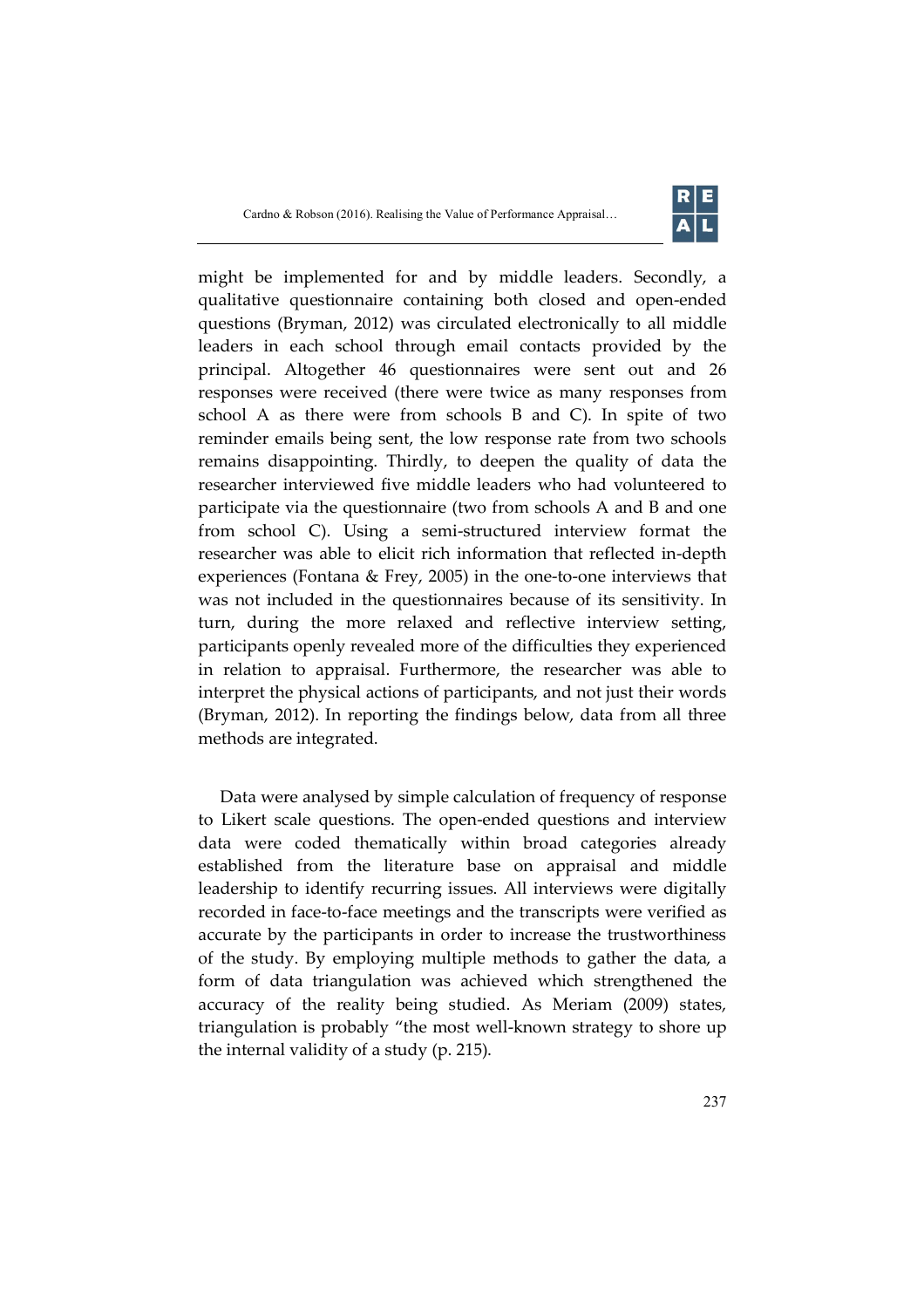

#### **Findings**

# **What it feels like to be a middle leader?**

Overall, the 26 participants in this study have a wide range of teaching and leadership experience. The responsibilities of the role include teaching and leading programmes and staff. In addition, all participants, without exception, commented on a heavy workload and feelings of being overwhelmed. Over two thirds of respondents to the questionnaire commented that they found the role rewarding, multifaceted and interesting. Less than half of the questionnaire respondents felt that they were adequately supported by senior leaders in their schools. Likewise, the participants noted that their job description was either vague or not current, nor specifically highlighting the leadership aspects of their role. One participant (C2) referred to their job description as being put together hastily, "essentially created because of an ERO visit this year".

#### **Expectations Related to Performance Appraisal**

All three schools in this study provided documentation about the purposes and processes of performance appraisal that were consistent with the national guidelines for performance management in schools and indicated that the activity had two clear functions: to promote and improve high performance. Policy documents in School A referred to a commitment to:

*Implement appropriate personnel management procedures to promote high levels of staff performance and to be a good employer as defined in the State Sector Act, 1988.*

In this school, annual appraisal is conducted to:

*Create an environment of continuous improvement for staff and students through a robust appraisal process owned by all staff. Outcomes of the appraisal will be tied to professional development.*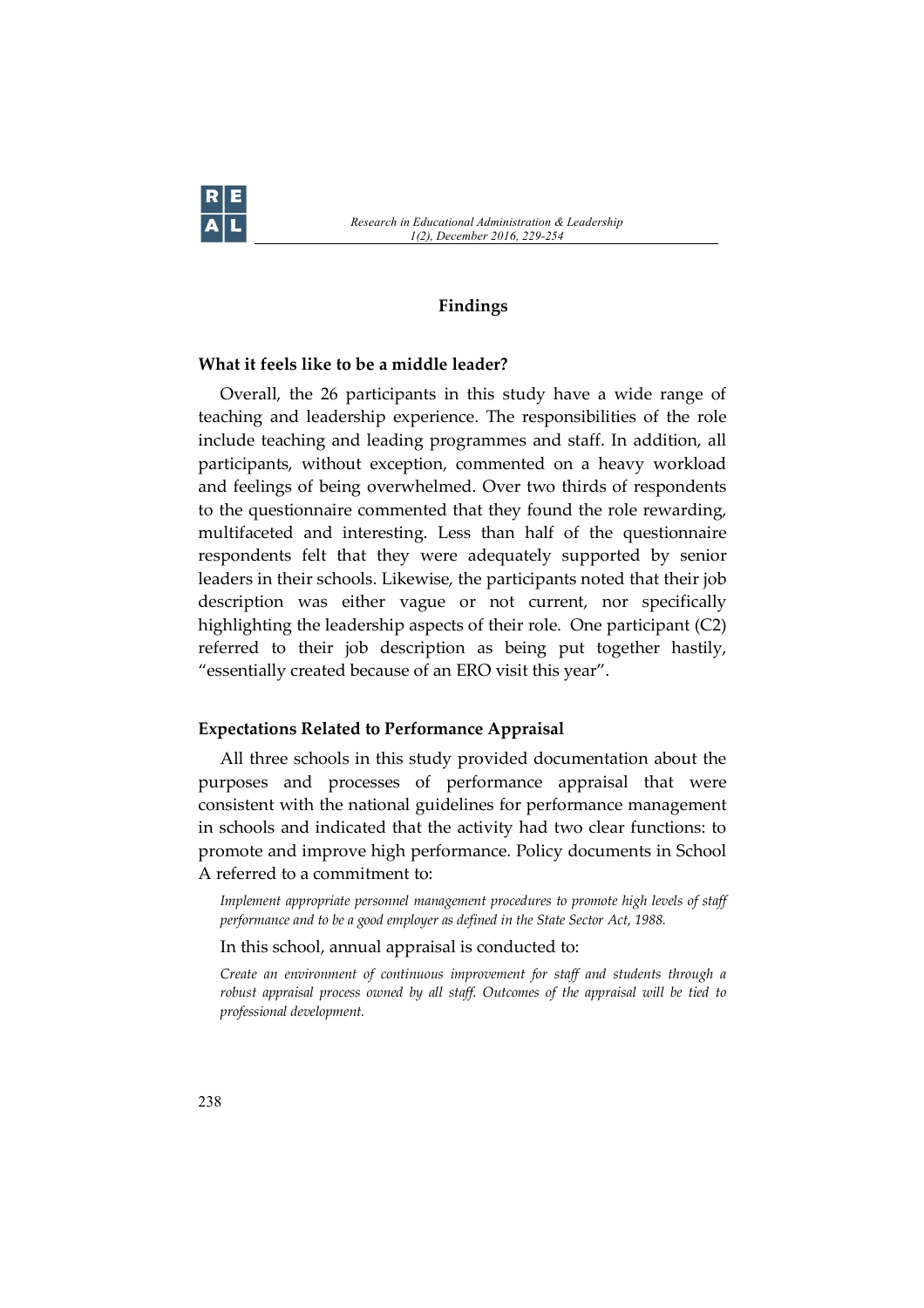

School C's personnel policy requires all staff to be reviewed annually in order to:

*Ensure ongoing improvement in performance in order to provide the best possible opportunities for student success.*

In all three schools the procedures for performance appraisal clarify that this will be conducted for teachers by middle leaders (Department and unit heads) and for middle leaders by senior leaders (Deputy Principals in most cases). Because all of these schools comply with the national guidelines they refer in policy and procedure documents to the following basic, common elements that comprise an annual cycle of performance appraisal for teachers in schools.

- At the start of the appraisal process the job description (for Unit Holders) is confirmed – in an initial meeting.
- Development goals are set for the year.
- There are regular observations of teaching and links are made to the Registered Teacher Criteria or Professional Standards for Teachers (and Unit Holders).
- Records are maintained by filling in procedural forms (eg. Completing the HoD Performance Review Booklet)
- Some form of self-assessment and student evaluations may be employed and discussed – in a closing meeting.
- There is an appraisal report produced and this is linked to attestation that standards have been met to enable salary progression.

Nowhere in the documentation is there specific reference to the need for regular conversations between appraiser and appraisee. On the face of it, appraisal is presented as a disembodied, perfunctory event with no reference to the possible mutual benefits to the organisation and the individual that could be gained through engagement in dialogue about performance.

Whilst a completely different policy and set of procedural documents in each school applied to the appraisal of principals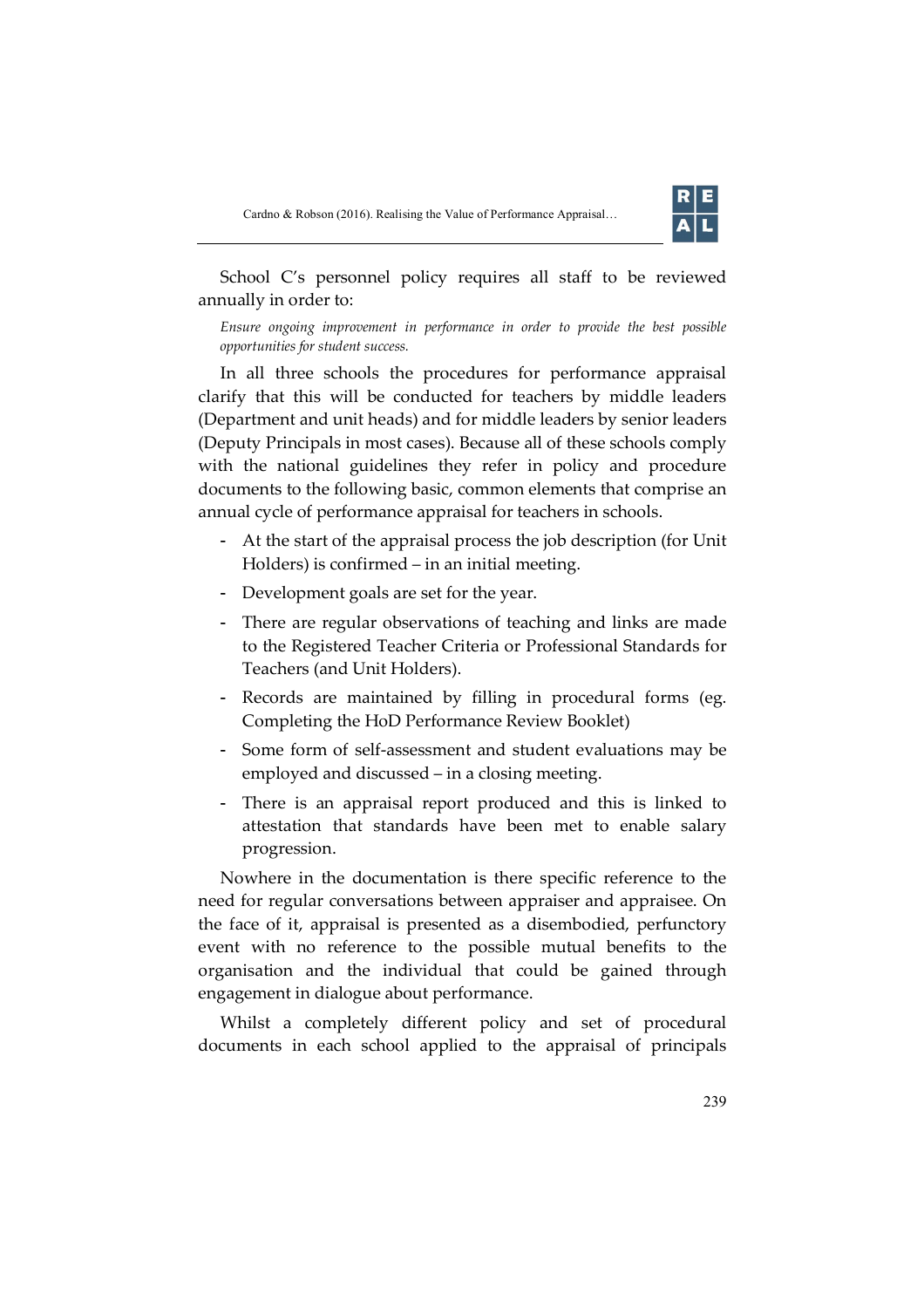

(Education Review Office, 2014b), the schools' documentation made no mention of the appraisal of the leadership and management facet of the middle leaders' role. Because all of the documentation was related to the mandated requirements for the appraisal of teachers, its focus was the classroom teacher and not the leaders of these teachers.

### **What appraisal feels like for a middle leader?**

Results from the questionnaire indicate that the majority of the respondents were familiar with the purposes of teacher appraisal documented in their schools' policies and identified these as improvement (21 respondents); informing professional development (19 respondents); compliance with attestation requirements (16 respondents) and an accountability and tick-box exercise (13 respondents). The interviews yielded a much stronger focus on the accountability purposes of appraisal in relation to how it was experienced by middle leaders, who said, for example:

*It's to check that I am doing the job … a tick box exercise, with little obvious appraisal of me as a leader; the signing off of teacher registration every three visits. (A1)*

*Here's where I have issues. It is supposed to be that you evaluate the quality and standard of teaching to check they are performing at an acceptable standard. Instead it is really a data collection exercise, a tick box activity, a fill in the gaps here for someone to ensure it is all done. (C1)*

*To be honest, a tick box basically … I am pretty much left to it really. (B1)*

For almost all the middle leaders who were interviewed, there was evidence that for them appraisal was about compliance, if it happened at all. Asked about her experiences of being appraised, one participant commented that:

*To tell you the truth, I have got no idea. It's not done thoroughly. At our level it's ticking boxes… That means little. (A1)*

In the views of all of these participants, appraisal did not appear to be given much attention or status as the following comments indicate.

*It is seen as a chore rather than a process to raise student performance in the classroom. (A2)*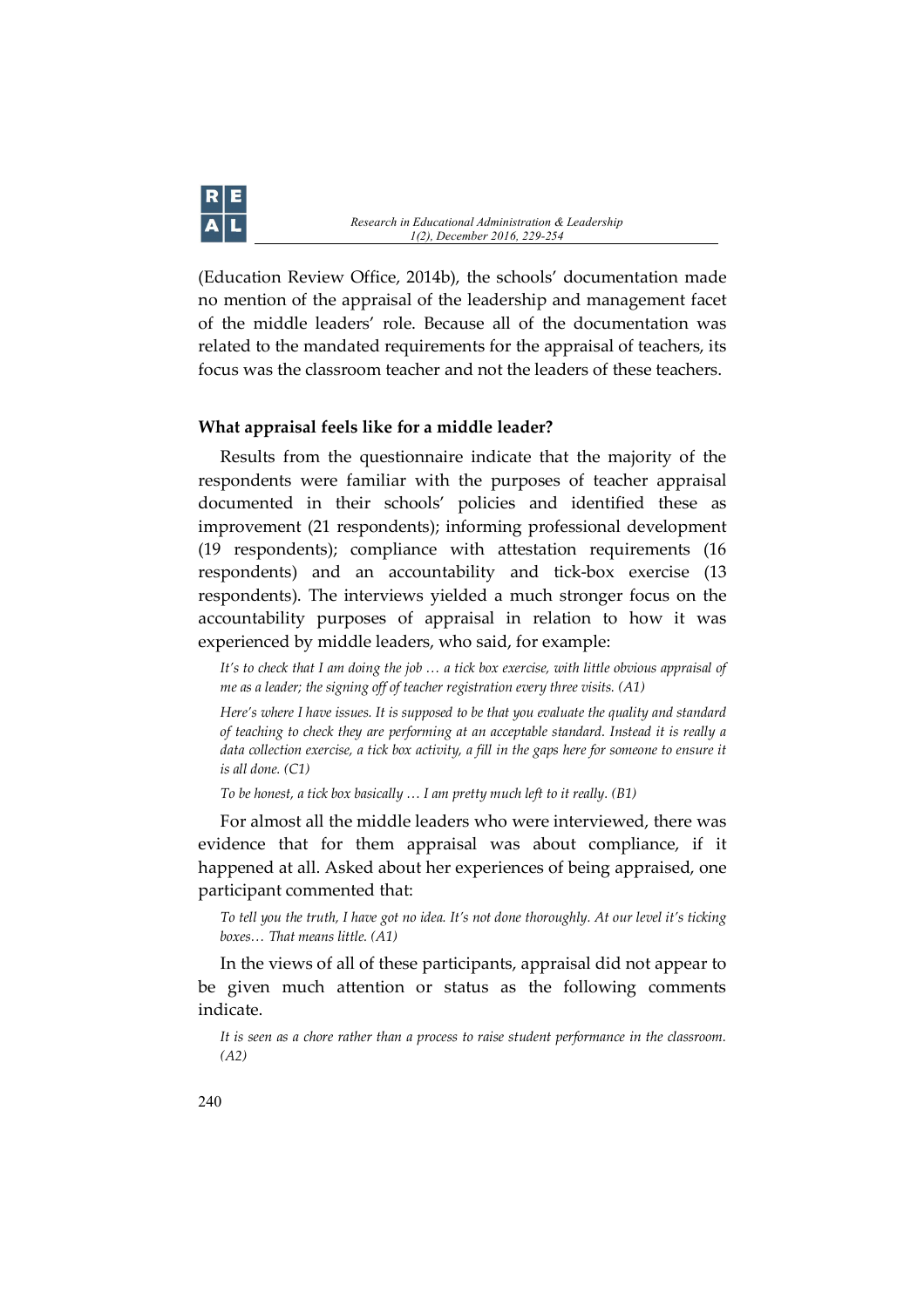

*I was never appraised for the last two years as HoD. As a result I don't feel particularly thrilled about the appraisals I am expected to do. (B2)*

*Pretty much two observations and then we are done and dusted … not much going on … can't recall if it happened last year. (A1)*

This perception is borne out by questionnaire responses related to the value placed on appraisal practices in general and for middle leaders in particular. Many participants (14) personally felt that appraisal was not a key focus of the school and several of them (17) perceived that the school was not performing well in this area. Comments from questionnaire respondents expand this view of appraisal as:

- *Seen as another requirement to tick off rather than a professional learning tool.*
- *As rigorous as the manager wants to make it.*
- *Not important. The importance seems to be from middle management down, not middle management up.*

Overall, the perceptions of appraisal being relayed include the view that sometimes the teaching work of the middle leader is being appraised (for example, the reference to observations of teaching) and sometimes not even the teaching is appraised. None of the participants in this study make reference to having experienced appraisal that is focused on the leadership and management role that Unit Holders are expected to perform.

#### **Improving the Appraisal of Middle Leaders**

There is little doubt that the middle leaders in this study perceive their roles as important and demanding and believe that the lack of attention paid to their performance as middle leaders diminishes the value placed on the contribution they make in leading learning from the middle of the organisation. Several comments in the questionnaires focused on how appraisal could be accorded a higher value and made more meaningful for middle leaders. The most frequent mention was accorded to time allocation for appraisal,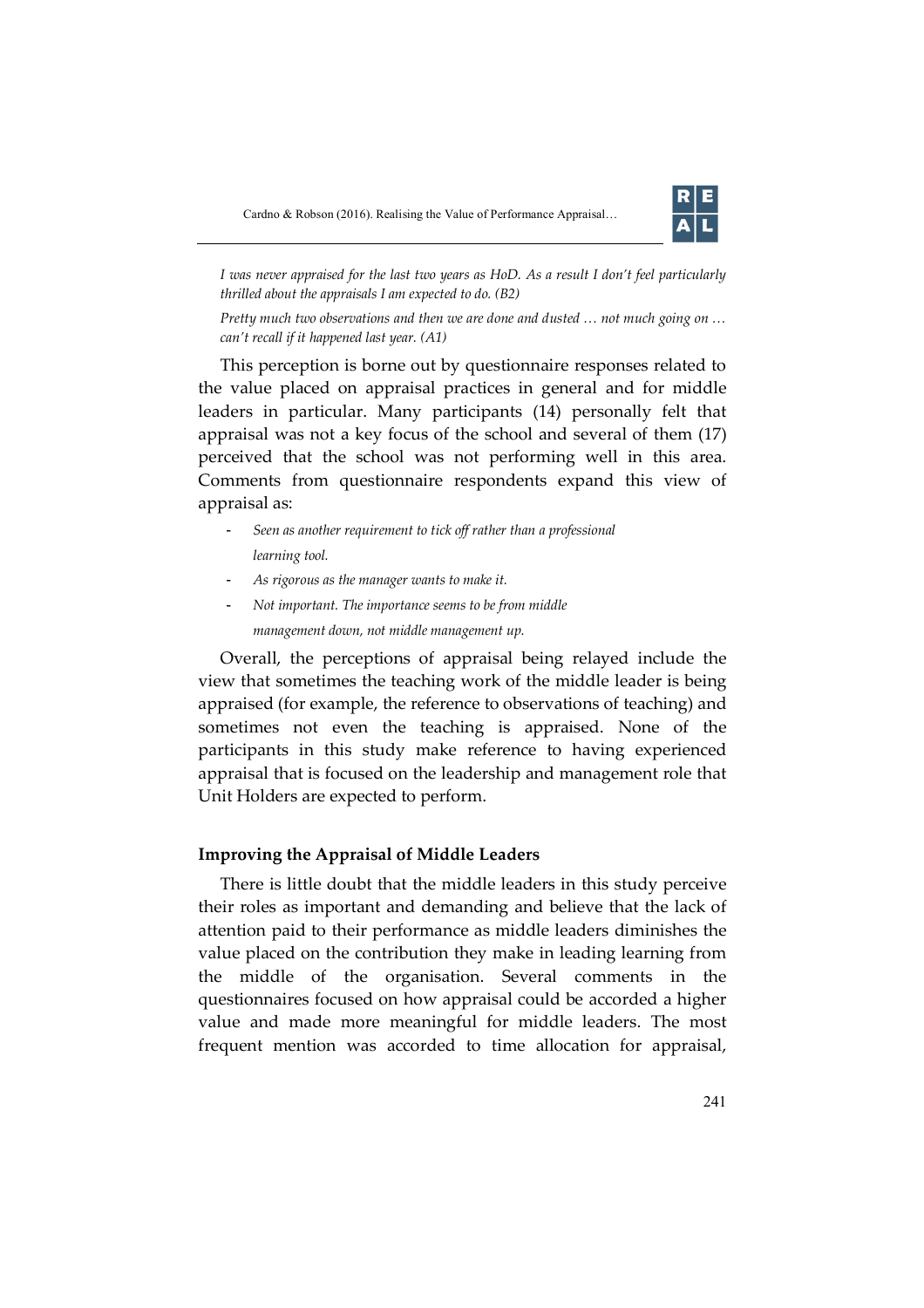

senior leaders demonstrating that it is valued and important, and the school supporting the development of leadership practice.

# *Improving What Happens*

Just over half of the questionnaire respondents were not satisfied with the appraisal practices that they had experienced. They made comments that indicated their appraisal was:

- *Not productive … Has not improved my leading.*
- *Not setting deep, meaningful objectives for me.*
- *Not mutually enhancing. I want to develop personally.*
- *Not about meeting with the appraiser – just paperwork.*

The interview responses revealed a common thread related to the participants' views that they experienced appraisal in a very superficial way: that was not meaningful. One middle leader commented that her appraisal had been rushed and minimal. She says:

*In term four my senior manager says, "I need to visit your classroom to do an observation". It happens twice, usually late in the year and there is a very quick follow-up conversation and that is pretty much it. There is little obvious appraisal of me as a leader and that is where I need it. (C1)*

Another middle leader (A2) said he wanted his appraisal to be much more than just checking up on him. "I want an opportunity to reflect on success and critique what's not working – higher level discussions, mentoring, coaching". And yet another (A1) commented that, "The whole process is too often treated as a 'necessary evil' – no follow-ups or real meaningful dialogue". One of the middle leaders interviewed (B1) felt it was such a waste of resources to engage in appraisal that was not satisfying and suggested that the whole staff might benefit from training that could:

*Show how to make it more meaningful, not just more paperwork. Tighter systems and a higher priority and value placed on it as a whole school system, where everyone gets the same message. (B2)*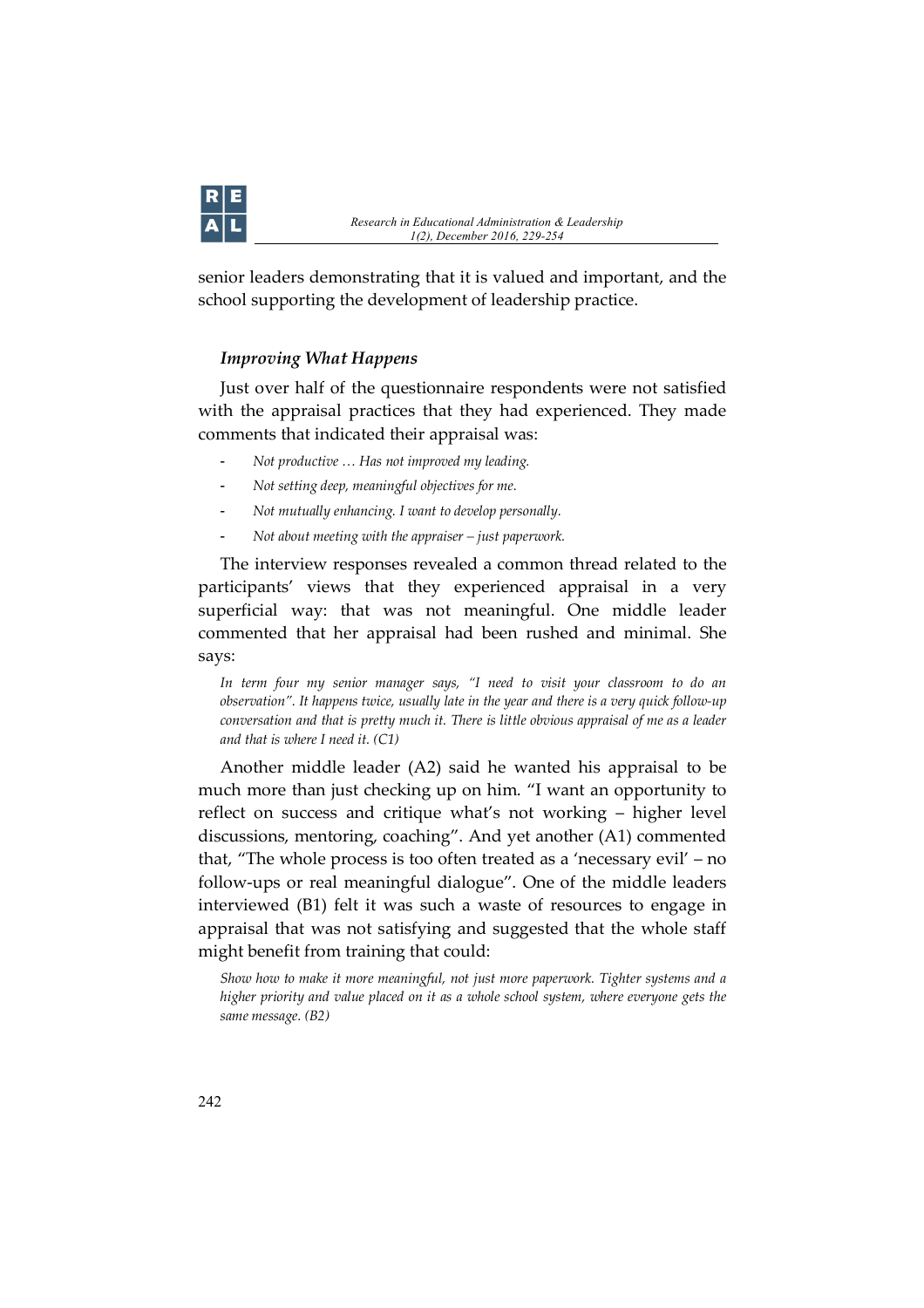

In both the questionnaire comments and the interviews participants made practical suggestions about the way in which interactions between senior leaders (who were normally the appraisers) and the middle leaders being appraised could be improved. The responses stressed the need to make time for formal professional conversations (beyond those related to form-filling) so that middle leaders felt attention was being paid to their work and their development needs. Interviewees suggested that the senior and middle leader should have a more open, visible appraisal relationship and even meet on a monthly basis to talk about performance and development. As one participant stated:

*If you are in the mindset of having a regular meeting time – it works. We could identify areas of stress that need extra resources both in time and financial and ways to complete the jobs required. (C1)*

It is not only the middle leaders who should be concerned about their capability and development as leaders. A critical role is played in this practice by the senior leaders assigned as the appraisers of middle leaders and they may not be performing this function effectively. Not all middle leaders interviewed were happy with the quality of their appraisal and their views can be summarised as wanting to be appraised by someone who can provide ongoing mentoring, development and inspiration. They say:

The senior managers of the school are not confident about the process. This is evident in *the lack of discussion concerning the appraisal process.(B1)*

*Senior leaders need to be capable of overseeing middle leaders, to push middle leaders to do better because teaching and learning does suffer when appraisal systems are poor. (A2)*

*I am so frustrated because I am not being appraised. This is a bad example from the top level, yet we are meant to deliver appraisal, carry out appraisal in our departments. (B2)*

*You need people who are conducting these appraisals to be someone who can inspire and know what it takes to develop these middle leaders. (A1)*

One overall finding of this study that is repeated in a variety of ways is that the appraisal of middle leaders appears to be undervalued, unattended to and underdeveloped in relation to the time and attention it is accorded, the absence of meaningful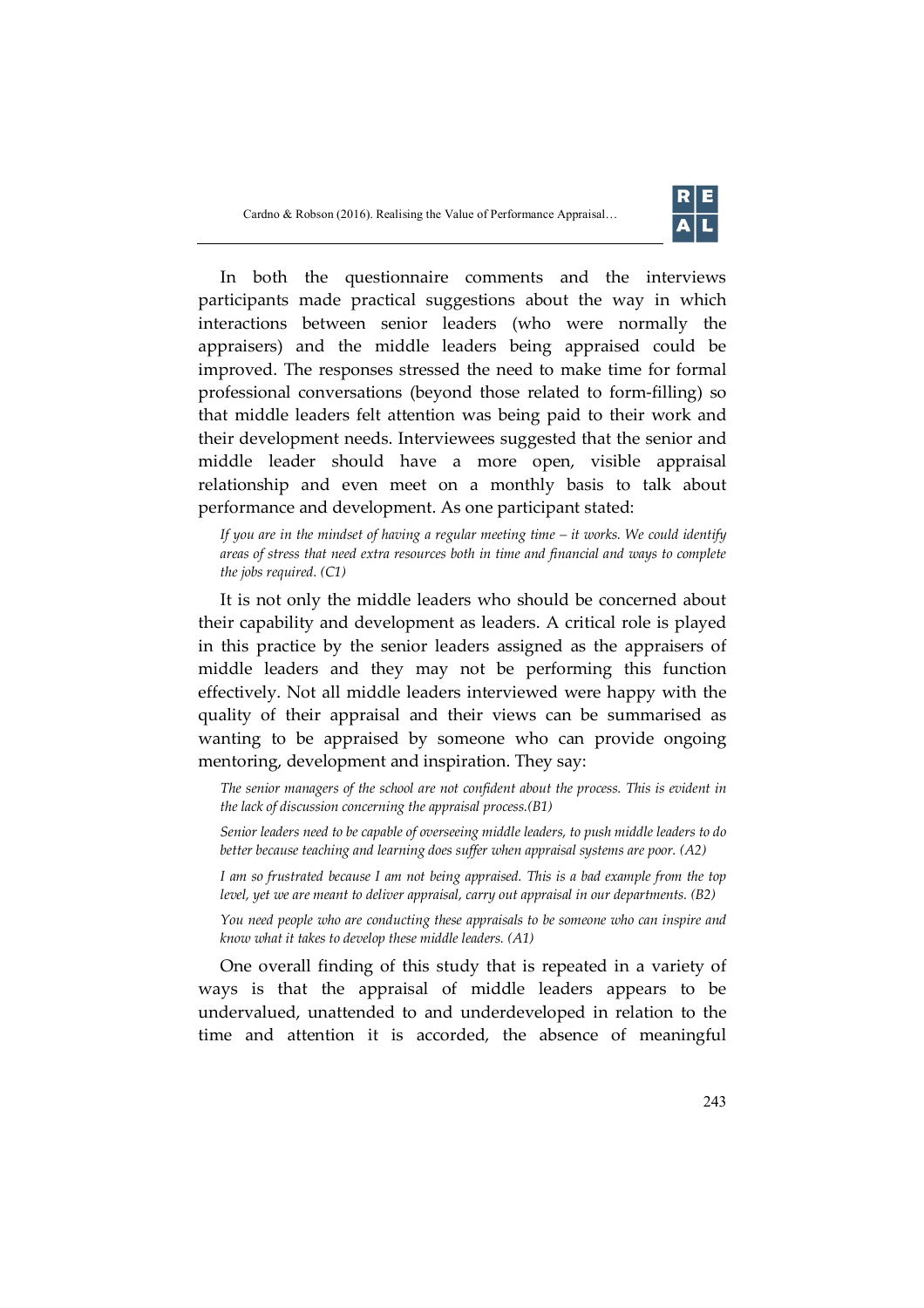

professional conversations, and the lack of leadership training to improve effective appraisal practice.

# *Developing Leaders*

What these findings show is that the middle leaders are not only feeling short-changed by the way they are being appraised but are also concerned that the appraisal process is not delivering on what it promises in relation to being linked to relevant developmental goals. The majority of questionnaire respondents indicated that their professional development was related to curriculum and teaching. One third of respondents commented on a need for specific development related to their middle leader role. All of the five middle leaders who were interviewed indicated an interest in professional development that could support their leadership role. Four of the five also commented that when they had sought support for relevant leadership development they had been unable to secure this. Two of these participants referred to a lack of resources. As an interviewee says:

*I want to have a conversation about postgraduate study with my appraiser but people are now actually reluctant to ask for Professional Development (PD). We get told early on in the year that there is no more money. (A2)*

Associated with effective appraisal practice is the need for both appraisers and appraises to participate in leadership development around this topic. This study confirms that a large majority of middle leaders who completed the questionnaire (17 respondents) believed that their school was not performing effectively in relation to implementing appraisal. Many of the comments in the questionnaire related to a lack of training provided for the middle leaders themselves (and others) as appraisers of staff. For example:

- *We presumably work it out for ourselves based on our own experience of appraisal in the past.*
- *It is rarely discussed. Appraisal is left to the individual departments to work out.*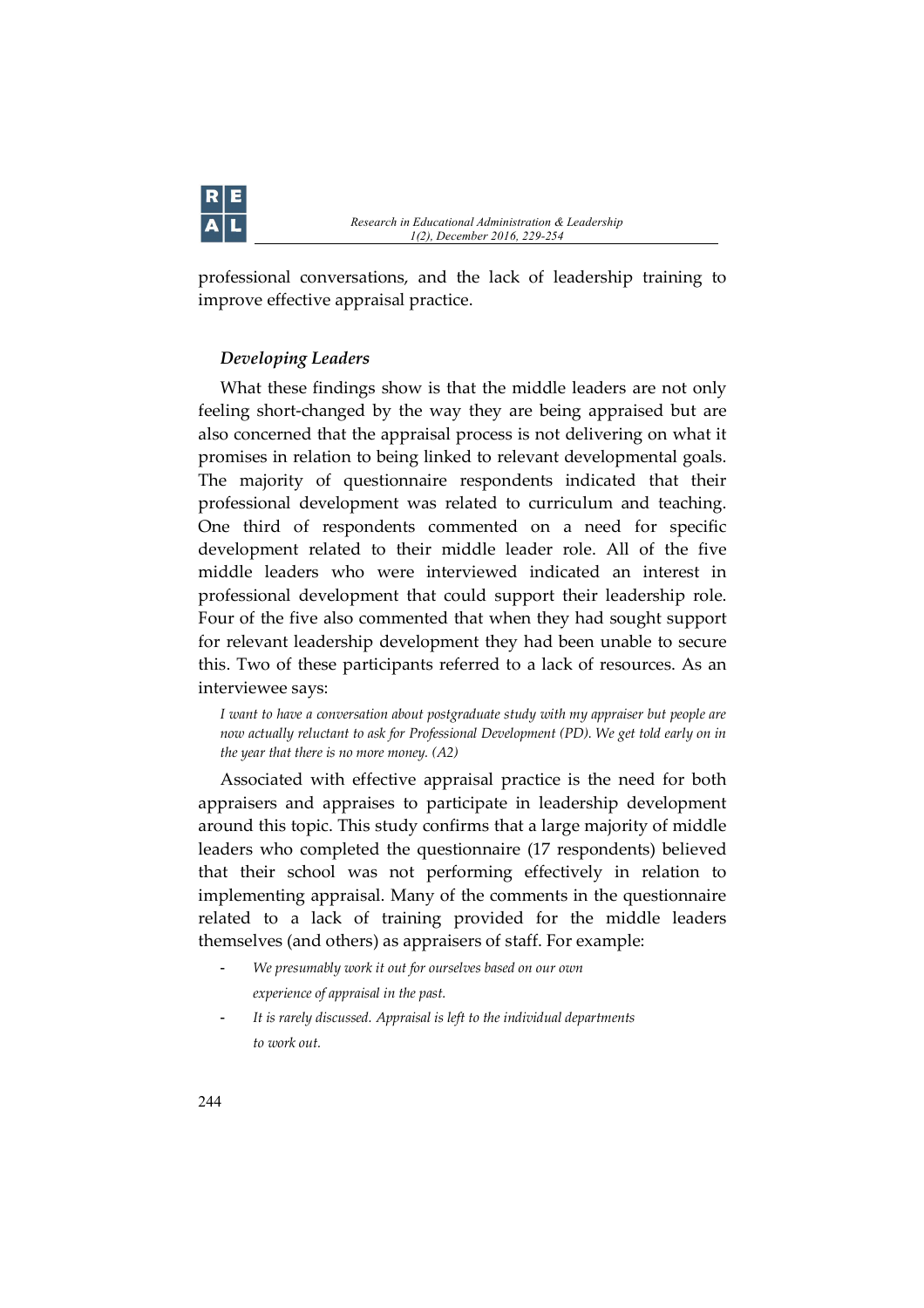

The perception of a lack of leadership training or professional development conveyed by the participants could be related to the emphasis placed on appraising teaching and a total absence of appraisal that focused on the leadership and management expectations held of these middle leaders, specifically the expectation that they appraise the staff for whose performance they are responsible.

# **Discussion**

The findings of this study confirm that middle leaders in New Zealand secondary schools do indeed play an important and pivotal part in directly contributing to the quality of teaching and learning. They fundamentally did this by being responsible for the performance of staff in their subject areas (an average of four staff) and this included conducting the performance appraisal activities required. It is also clear from this study that all of the middle leaders who participated understood that as part of the performance appraisal system they would be appraised by a senior staff member – normally a member of the Senior Leadership Team (SLT).

The reality presented in the views of these middle leaders showed that the school's communication about teacher appraisal was clear, they understood its purpose with regard to attestation and the professional standards for teaching (Ministry of Education, 1999) as well as its purpose related to professional learning and development for teachers. Consequently, there were procedures in place and forms to complete and as leaders they understood what would be required of them in relation to their own appraisal and the appraisal of others. This is consistent with the findings of Nusche et al. (2012) in relation to the strength of appraisal practice reported in their country review. They found that teaching standards were a key element in any appraisal system, that appraisal as an employer practice in line with the mandated guidelines was generally well consolidated across schools. They commented that "the focus on developmental teacher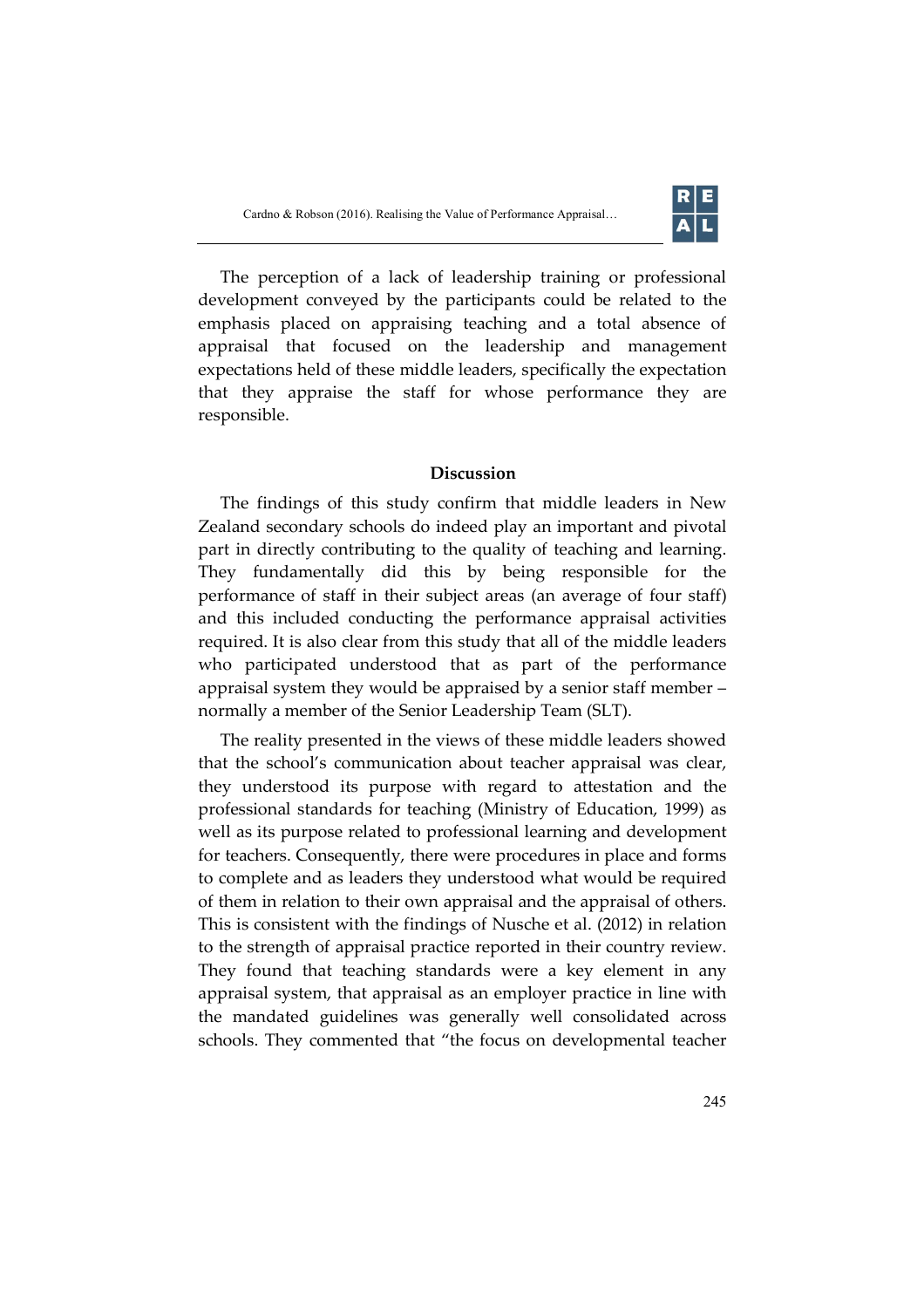appraisal is a strength" and that appraisal "typically involves helping teachers learn about, reflect on, and improve practice in the specific school context in which they teach" (p. 75). While there is strong evidence of appraisal practice in the three research schools, what is notably absent is evidence of appraisal practice that is specifically directed towards learning about, reflecting on and improving practice as a Management Unit Holder or middle leader in a secondary school. Neither the documentation nor the experiences of these middle leaders include any reference as to how the specific duties related to being a middle leader are evaluated as the basis for planning leadership development. The literature that draws links between performance appraisal and professional development is vast and consistent in pointing to a need to base targeted development on prior assessment of need through appraisal (see for example, Adey, 2000; Cardno, 2012; Cardno & Piggot-Irvine, 1997; Education Review Office, 2009, 2014; Middlewood & Cardno, 2001). Nusche et al. (2012) assert that in the broad New Zealand school context "there is room to improve the links between teacher appraisal, professional development and school development (p. 78).

The finding that middle leaders are experiencing some form of appraisal, some of the time, resonates with the research (Nusche et al., 2012) that indicates its provision is extremely variable across schools. Evidence from this study confirms that it also appears to vary within schools, with middle leaders often receiving little or no guidance about how to perform this important function. The participants identify the need for development that is targeted to their needs. This is an issue for senior leadership in a school and particularly the principal who is attributed by much of the recent research to be the most influential person in achieving effective appraisal system implementation (Education Research Office, 2014; Nusche et al., 2012). When school leaders are aware of the scope of development such as that depicted by Cardno, 2005; 2012) as a model of holistic professional development (see Figure 1) they are able to see beyond the limits of teacher professional learning and development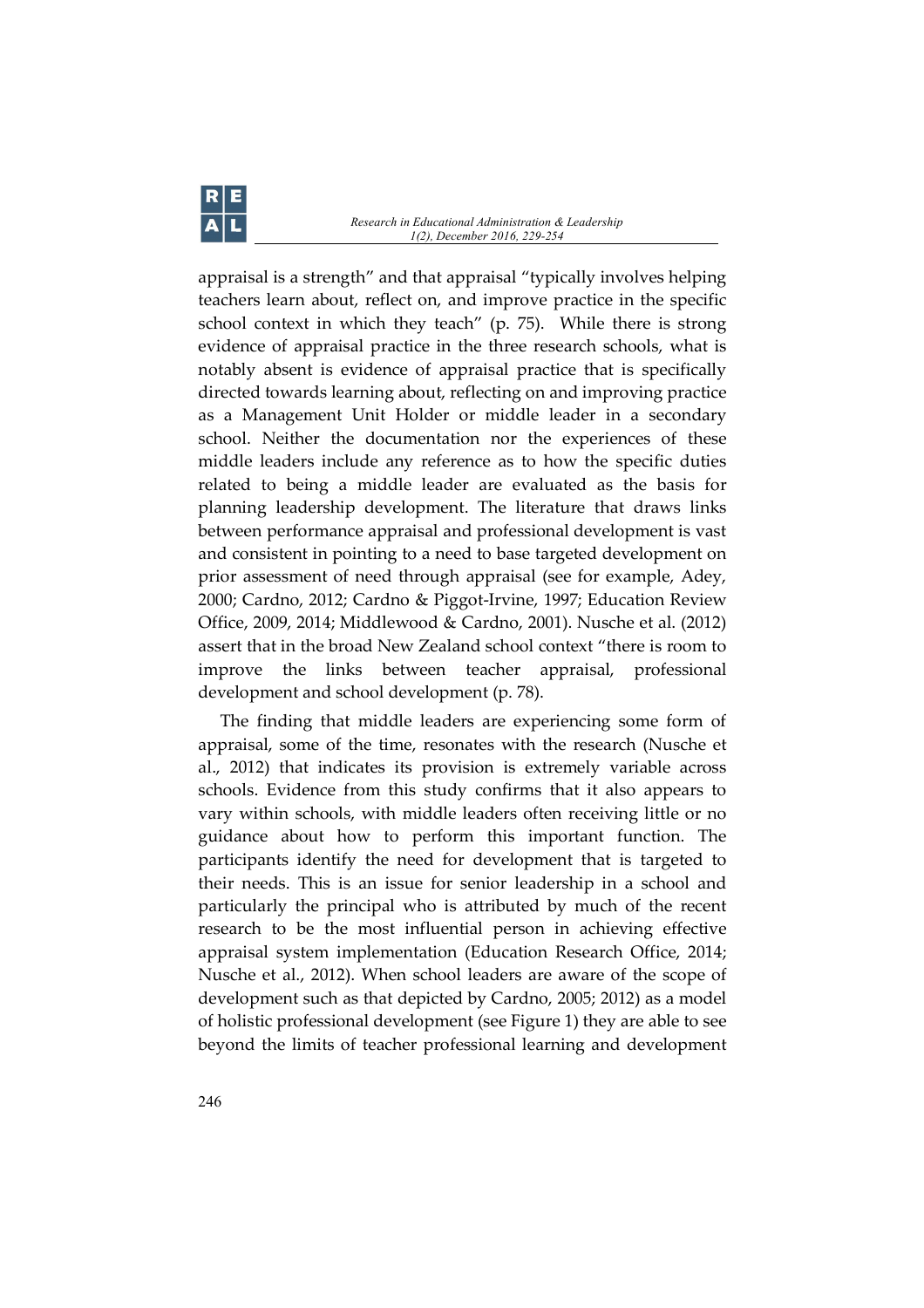

as the only form that is available and include the notion of management development in their thinking. A holistic model comprises four key aspects of development focus: curriculum development, personal development, management development and school-wide development that are linked to appraisal, overarched by strategic management and review and underpinned by educational leadership that anchors all development activity to the service of improving teaching and learning.



**Figure 1: A holistic model of professional development**

Source: Cardno (2005, 2012)

Such conceptualisations of professional learning and development that enable a wider leadership view that encompasses management development for both senior and middle leaders could begin to provide conditions that could meet the expectations held of appraisal by many of the middle leaders in this study. As Cardno (2012) states, "Around the world there is evidence that education systems have recognised and responded to the need for leadership and management development of aspiring, newly appointed and experienced principals. … For other managers at senior and middle management levels a picture of inconsistency emerges" (p. 107). These leaders in the middle are now recognised as crucial players in the business of maintaining effective organisations. They are also the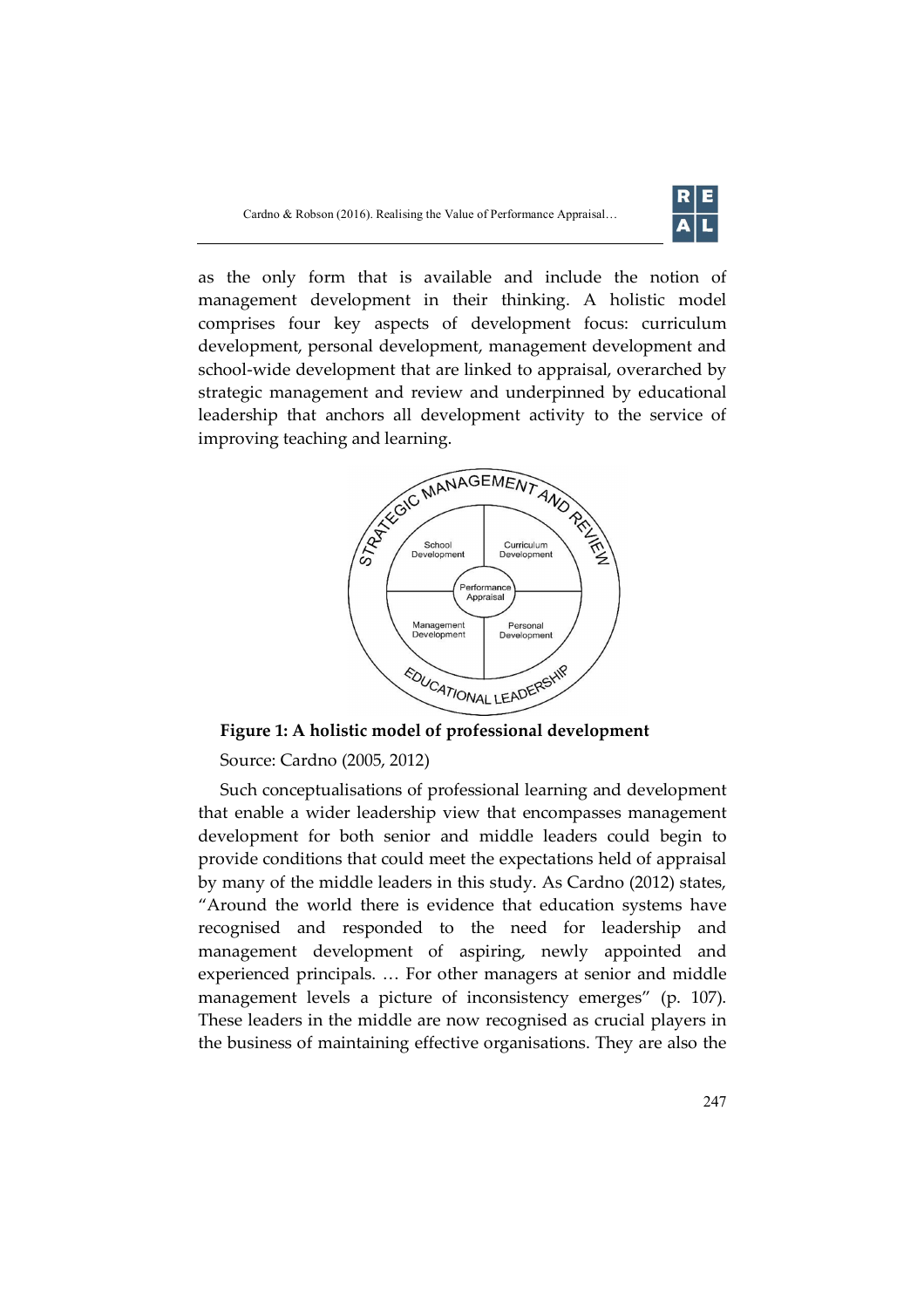most likely recipients of the distribution of instructional leadership beyond the principal, yet they appear to be forgotten in plans to develop the specific knowledge and skills that enable the effective management of those with and through whom they achieve the organisation's goals.

The theory-base on performance appraisal in schools is consistent in offering the proposition that when appraisal is underpinned by clear values of professional accountability and development it has many benefits that can impact positively on the organisation and on individuals (Cardno & Piggot-Irvine, 1997; Forrester, 2011). In this study some examples of effective appraisal for middle leaders have been identified but are far outweighed by aspects of appraisal practice that are disappointing and fall short of expectations. There is, however, information generated from this study that points the way towards practice changes that could make a critical difference to the work and achievements of middle leaders if the potential advantages of appraisal to improve the quality of management and the quality of teaching and learning are recognised and acted upon at the top level of the school. The participants in this study want appraisal that is meaningful, recognises their need to engage in conversation about their performance and development with the appraiser and gives them confidence in the capability of the senior leaders to conduct their appraisal.

The inherent dual purposes of appraisal: accountability and development, can often be uncomfortable bedfellows unless these values are understood and enacted in practice through making them transparent and discussable (Cardno, 2012). What makes performance appraisal effective is that it is utilised to have conversations about performance problems; that it is not avoided or postponed because of either inertia or inability; that it is utilised to agree solutions to performance problems and plan changes. The most effective aspect of appraisal practice in the views of the majority of middle leaders in this study was the value of conversations with their leaders. They described these as professional conversations that were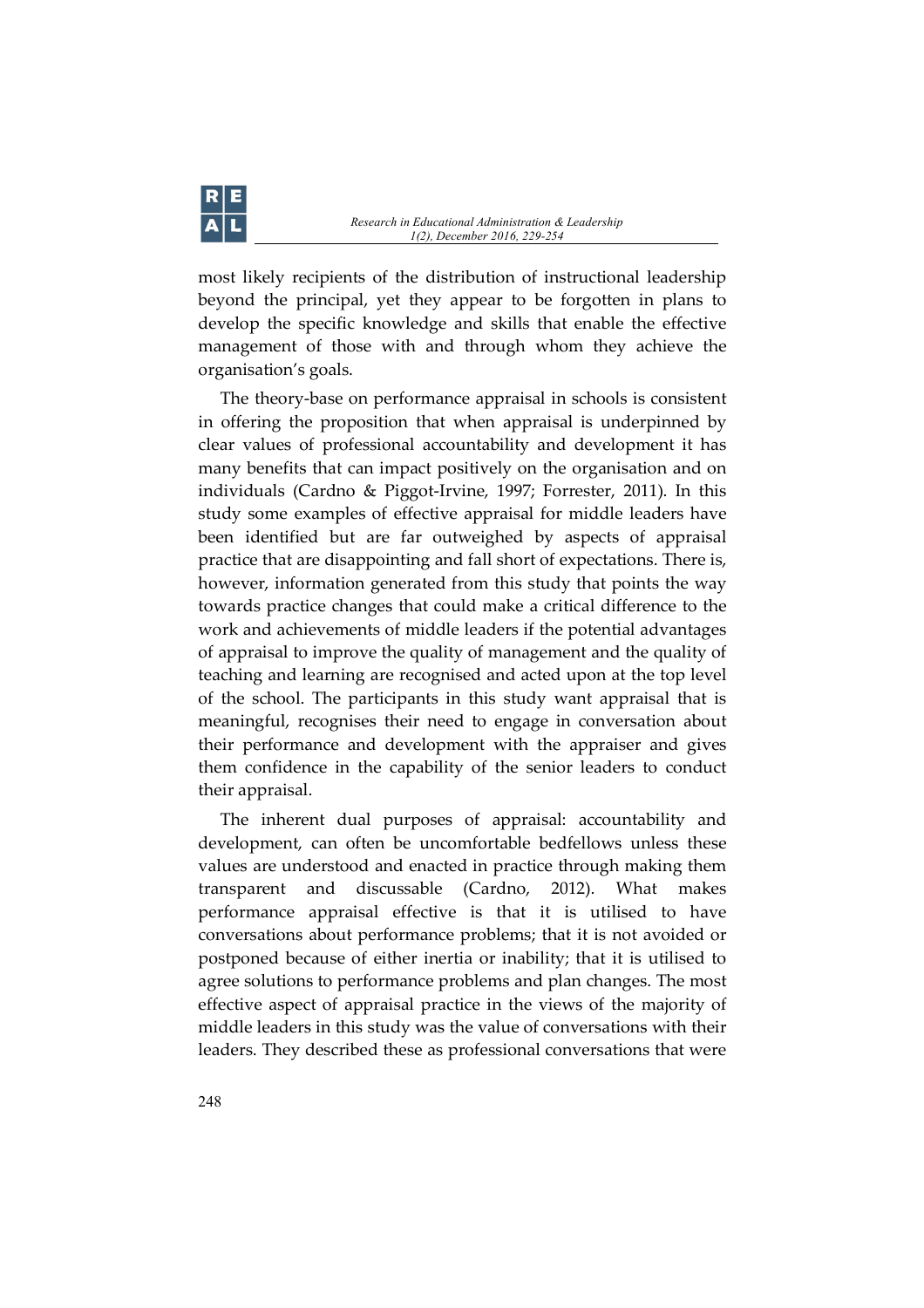

ongoing but firstly, did not happen often enough, if at all and secondly, were informal rather than embedded in the appraisal process. This finding mirrors messages in the literature about the importance of on-going dialogue about practice. Middlewood and Cardno (2001) state, "the giving and receiving of feedback is fundamental and the purpose is to focus on performance with the aim of achieving stretch or challenge" (p. 11). This implies that, in this study at least, middle leaders recognise that there are particular capabilities they need to develop to manage people in their teams. They would like to see their own appraisers model these capabilities but find in most cases there is no opportunity for such learning.

#### **Conclusions**

The experiences of appraisal by middle leaders in this study are very varied and range from no appraisal at all to appraisal that is a mere technicality to appraisal that is considered worthwhile and useful to the middle leader. From what has been evidenced earlier, it is possible to conclude that while there is appraisal happening, it is not focused on appraising leadership performance. Are these middle leaders forgotten in the middle of the organisation or is it merely the leadership role that they perform that appears to be forgotten, or at the very least under-valued? If there is no appraisal of their leadership and management responsibilities it follows that that there will be no related developmental activity linked to the expectations held of middle leaders beyond their teaching responsibilities. We conclude that there are implications for leadership practice at both the senior and middle levels of secondary school leadership that flow from the findings of this research. In order to realise the value of appraisal for middle level leaders, the knowledge and skills of senior leaders who are their appraisers must also be considered.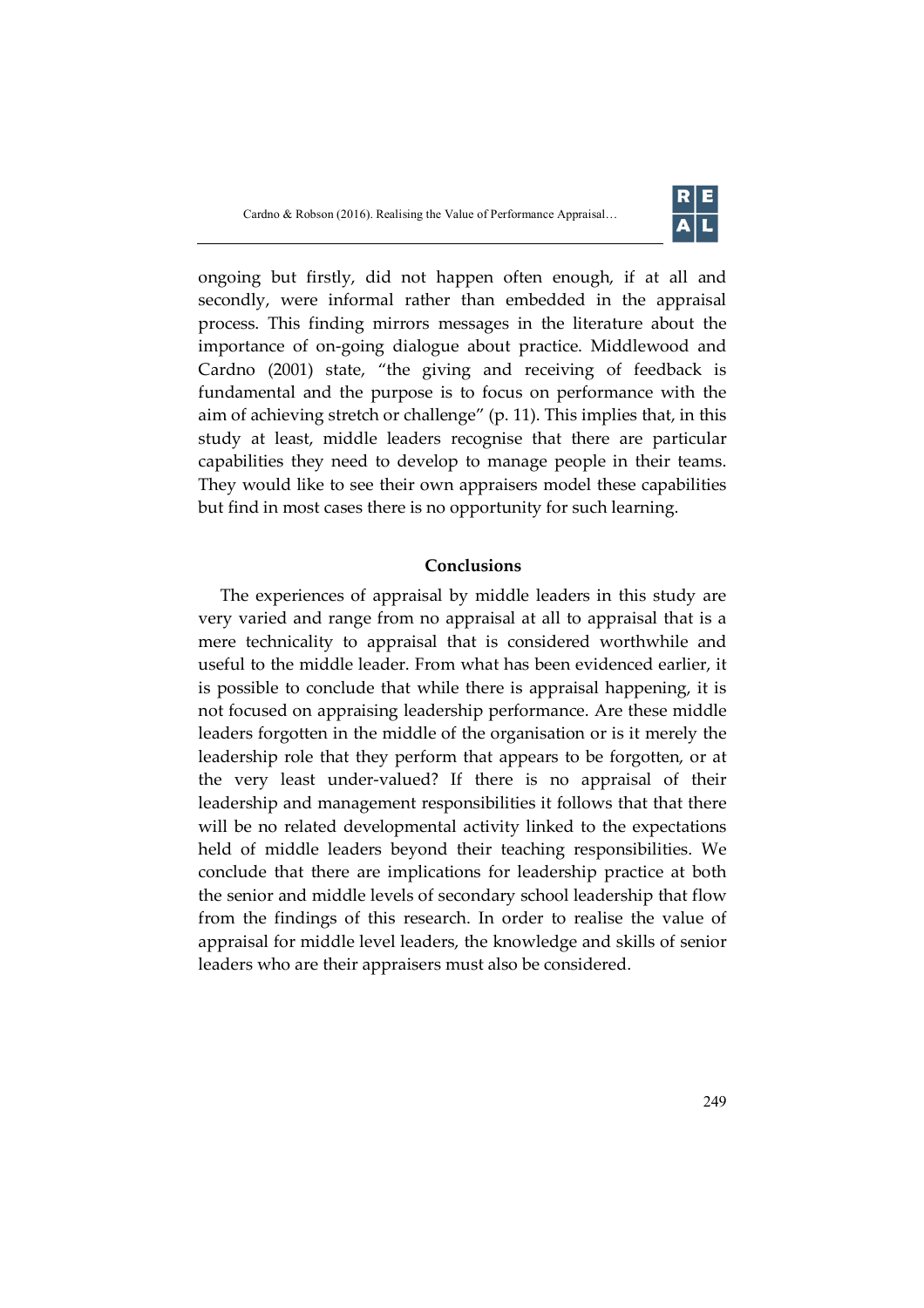

# **Implications for Senior Leadership Practice**

Senior leaders in secondary schools (Deputy Principals normally) are appointed as the appraisers of the middle level leaders. In the view of the middle leaders who experience appraisal conducted by these senior leaders, there are shortfalls in the delivery of a practice that should have mutual benefits for both the organisation and the individual. The potential for strengthening the leadership and management practices of individual middle leaders which in turn would impact on the capability of the organisation to achieve its goals appears to be unrealised. This draws attention to the possibility that the senior leaders charged with the task of appraising middle leaders may not themselves have the necessary knowledge and skills to undertake this work. It behoves the principal of a secondary school to consider the quality of the appraisal experiences of middle leaders as important and to ensure that the appraisal and development of senior leaders is attended to so that they can carry out effective and meaningful middle leader appraisals that are linked to relevant development.

#### **Implications for Middle Leaders**

Middle leaders in secondary schools hold "influential positions within schools to drive curriculum, change and innovation" (Ministry of Education, 2012). They have direct responsibility for leading quality teaching and learning, the core work of the organisation. Until significance is given to ensuring the appraisal of middle leaders is effective and balanced, both accountability and development for improvement may only be realised at a superficial level. In the absence of a national policy, the onus is on school leaders to ensure that school-level policy, process and practice of appraisal that specifically targets middle leaders is enacted. Overcoming the identified challenges of unclear job descriptions, unsatisfactory appraisal experiences, a lack of appraisal training, and few opportunities for robust professional conversations demands a form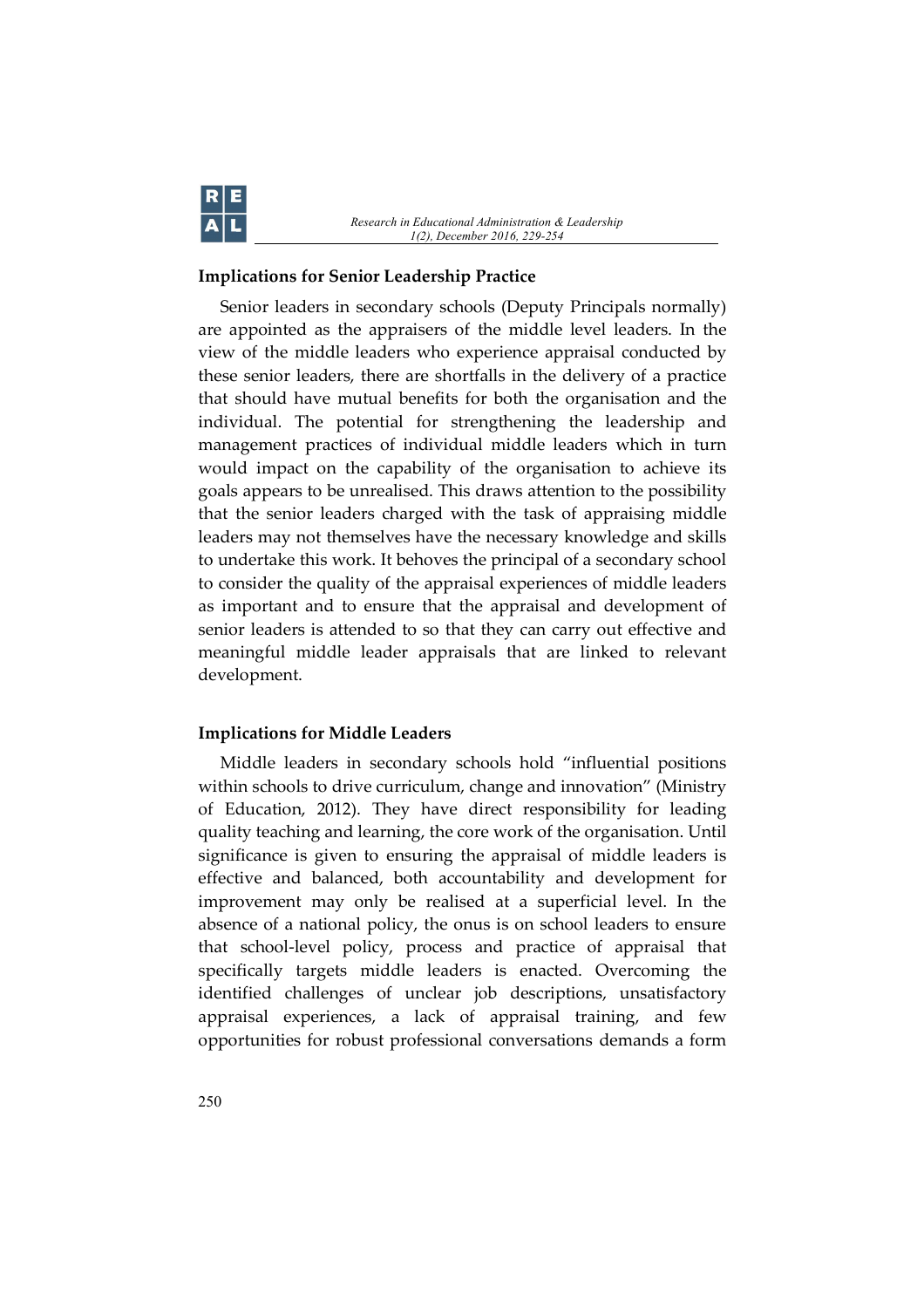

of indirect instructional leadership from the principal to ensure that conditions exist to allow middle leaders to be effective direct instructional leaders.

# **References**

- Adey, K. (2000). Professional development priorities: The views of middle managers in secondary schools. *Educational Management Administration & Leadership, 28*(4), 419-431.
- Bendikson, L., Robinson, V. & Hattie, J. (2012). Principal instructional leadership and secondary school performance. SET: Research Information for Teachers, New Zealand Council for Educational Research, *1,* 2-8.
- Bennett, N., Woods, P., Wise, C., & Newton, W. (2007). Understandings of middle leadership in secondary schools: a review of empirical research. *School Leadership and Management, 27*(5), 453-470.
- Brundrett, M., & Rhodes, C. (2011). *Leadership for quality and accountability in education*. New York: Routledge.
- Bush, T. (2010). Leadership development. In T. Bush, L. Bell & D. Middlewood (Eds.), *The principles of educational leadership & management* (pp. 112-131). California: Sage Publications.
- Busher, H. (2005). Being a middle leader: exploring professional identities. *School Leadership and Management, 25*(2), 137-153.
- Bryman, A. (2012). *Social research methods* (4th ed.). New York: Oxford University Press.
- Cardno, C. (1995). Middle management development: Fostering leadership at the interface between teaching and managing. *New Zealand Principal, 10*(3), 16-1*.*
- Cardno, C. (2005). Leadership and professional development: the quiet revolution. *International Journal of Educational Management, 19*(4), 292-306.
- Cardno, C. (2012). *Managing effective relationships in education*. London: SAGE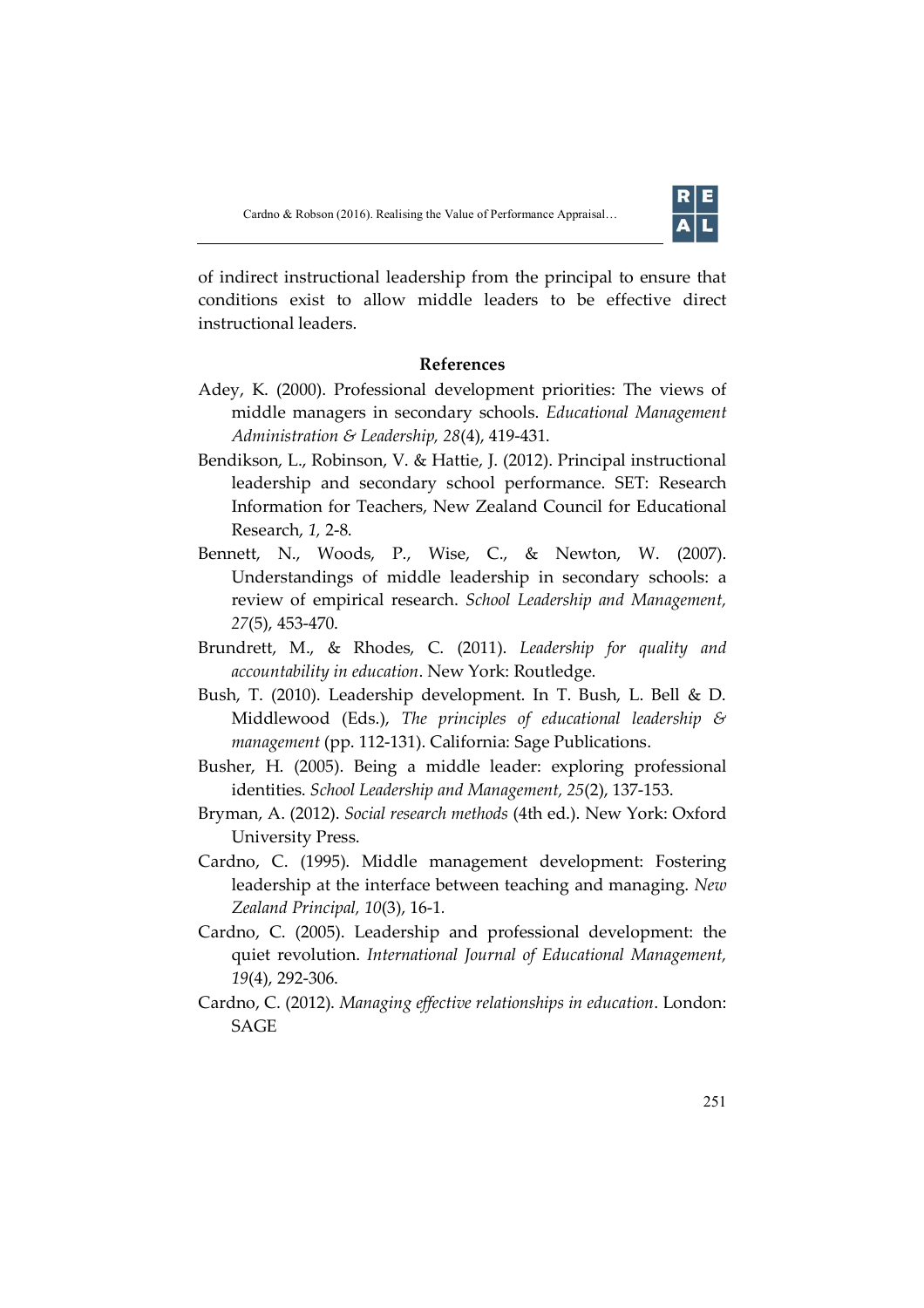- Cardno, C., & Piggot-Irvine, E. (1997). *Effective performance appraisal: Integrating accountability and development in staff appraisal*. Auckland, New Zealand: Longman.
- Denzin, N. K., & Lincoln, Y. S. (2005). Introduction: The discipline and practice of qualitative research. In N. K. Denzin & Y. S. Lincoln (Eds.), *The Sage handbook of qualitative research* (3rd ed.). Thousand Oaks, CA: Sage Publications.
- Dinham, S. (2007). The secondary head of department and the achievement of exceptional student outcomes. *Journal of Educational Administration, 45*(1), 62-79.
- Education Review Office (2009). *Managing professional learning and development in secondary schools.* Wellington: Education Review Office.
- Education Review Office (2014). *Supporting school improvement through effective teacher appraisal.* Wellington: Education Review Office.
- Fitzgerald, T. (2009). The Tyranny of Bureaucracy: continuing challenges of leading and managing from the middle. *Educational Management Administration & Leadership, 37*(1), 51-65.
- Fontana, A., & Frey, J. H. (2005). The interview: From neutral stance to political involvement. In N. K. Denzin & Y. S. Lincoln (Eds.), *The Sage handbook of qualitative research* (3rd ed.). Thousand Oaks, CA: Sage.
- Forrester, G. (2011). Performance management in education: milestone or millstone? *Management in Education, 25*(1), 5-9.
- Gurr, D. & Drysdale, L. (2013). Middle-level secondary school leaders: Potential, constraints, and implications for leadership preparation and development. *Journal of Educational Administration, 51*(1), 55-71.
- Kemp, R., & Nathan, M. (1995). *Middle management in schools: A survival guide* (3rd ed.). Cheltenham: Stanley Thornes.
- Merriam, S. B. (2009). *Qualitative research: A guide to design and implementation.* San Francisco: Jossey Bass.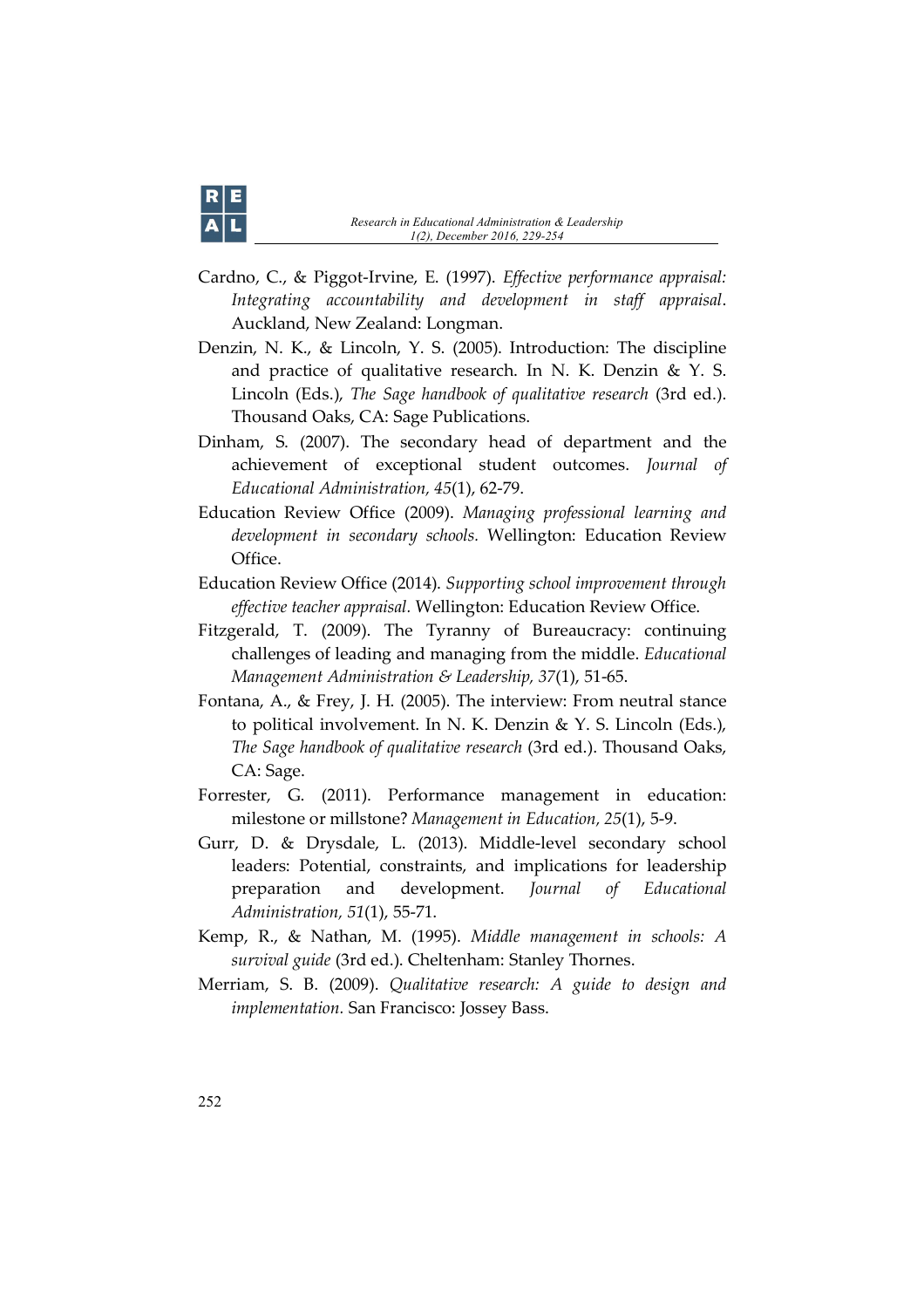

- Middlewood, D., & Cardno, C. (2001). The significance of teacher performance and its appraisal. In D. Middlewood & C. Cardno (Eds.), *Managing teacher appraisal and performance: a comparative approach* (pp. 1-16). London: Routledge.
- Ministry of Education. (1997). *National Guidelines for Performance Management in Schools*. Wellington: Learning Media.
- Ministry of Education. (1999). *Professional Standards: Criteria for Quality Teaching* July 1999, Wellington: Learning Media.
- Ministry of Education. (2012). *Leading from the middle: Educational leadership for middle and senior Leaders*. Wellington: Ministry of Education.
- Nusche, D., Laveault, D., MacBeath, J., & Santiago, P. (2012). *OECD reviews of evaluation and assessment in education: New Zealand.* Paris: Organisation for Economic and Cultural Development.
- Oldroyd, D. (2005). Human resources for learning. In M. Coleman & P. Earley (Eds.), *Leadership and management in education: Cultures, change and context* (pp. 187-207). Oxford: Oxford University Press.
- Robson, J. L. (2012). *The appraisal of middle level leaders in New Zealand secondary schools.* Unpublished Master of Educational Leadership and Management thesis, Unitec Institute of Technology, New Zealand.
- Rudman, R. (2010). Human resources management: Nature, role and scope *Human resources management in New Zealand* (4th ed.). Auckland: Prentice Hall.
- Seashore Louis, K., Leithwood, K., Wahlstrom, K. L. & Anderson, S. E. (2010). *Learning from leadership: Investigating the links to improved student learning.* New York: The Wallace Foundation.
- Wellington, J. (2000). *Educational research: Contemporary issues and practical approaches*. London: Continuum.

### **About the authors**

Carol Cardno is Professor of Educational Leadership and